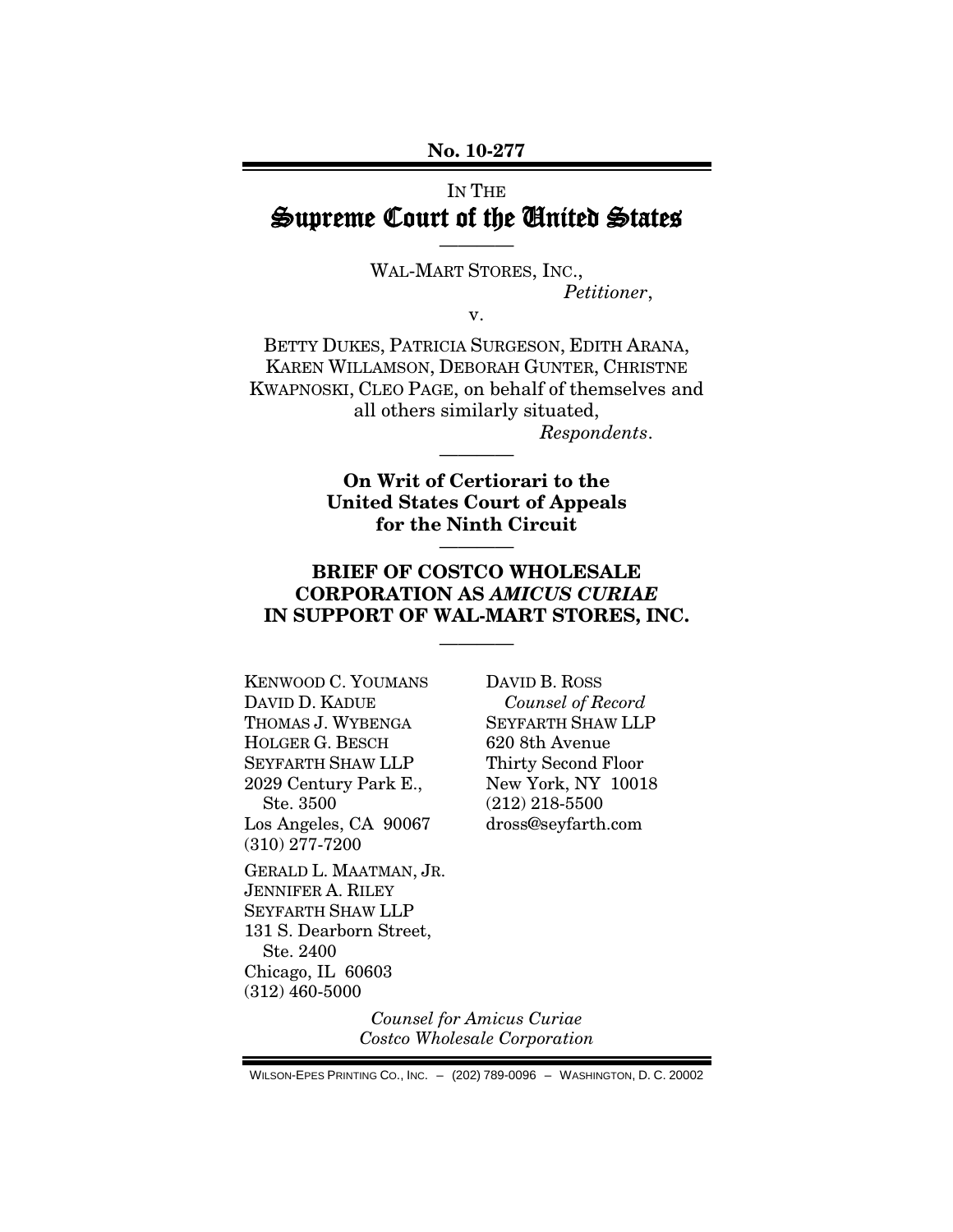# TABLE OF CONTENTS

|                                                                                                                                                                                         | Page        |
|-----------------------------------------------------------------------------------------------------------------------------------------------------------------------------------------|-------------|
| TABLE OF AUTHORITIES                                                                                                                                                                    | iii         |
| INTEREST OF AMICUS CURIAE                                                                                                                                                               | $\mathbf 1$ |
| <b>INTRODUCTION AND SUMMARY OF</b>                                                                                                                                                      | 3           |
|                                                                                                                                                                                         | 6           |
| THE DUKES CLASS CERTIFICATION<br>I.<br>ORDER CONFLICTS WITH RULE                                                                                                                        | 6           |
| A. The Ninth Circuit's Application Of<br>Rule 23(a) And Rule 23(b)(2) Tempts<br>Employers To Impose Quotas Rather<br>Than Face Ruinous Class Claims                                     | 6           |
| B. Dukes Improperly Finds Sufficient<br>"Commonality" Based On Aggregated<br>Statistics And External<br>Labor<br>Market Benchmarks That Mask The<br>Absence Of Bias In Actual Decision- |             |
| 1. Improper Reliance On Statistics<br>Aggregated Above The Decision-                                                                                                                    | 10          |
|                                                                                                                                                                                         | 10          |
| Improper Reliance On External<br>2.<br>Labor Market Benchmarks                                                                                                                          | 13          |
| C. Dukes Improperly Finds Sufficient<br>"Commonality" Based On A Theory<br>That Delegating Decision-Making To<br>Local Managers Created A Conduit                                       |             |
|                                                                                                                                                                                         | 16          |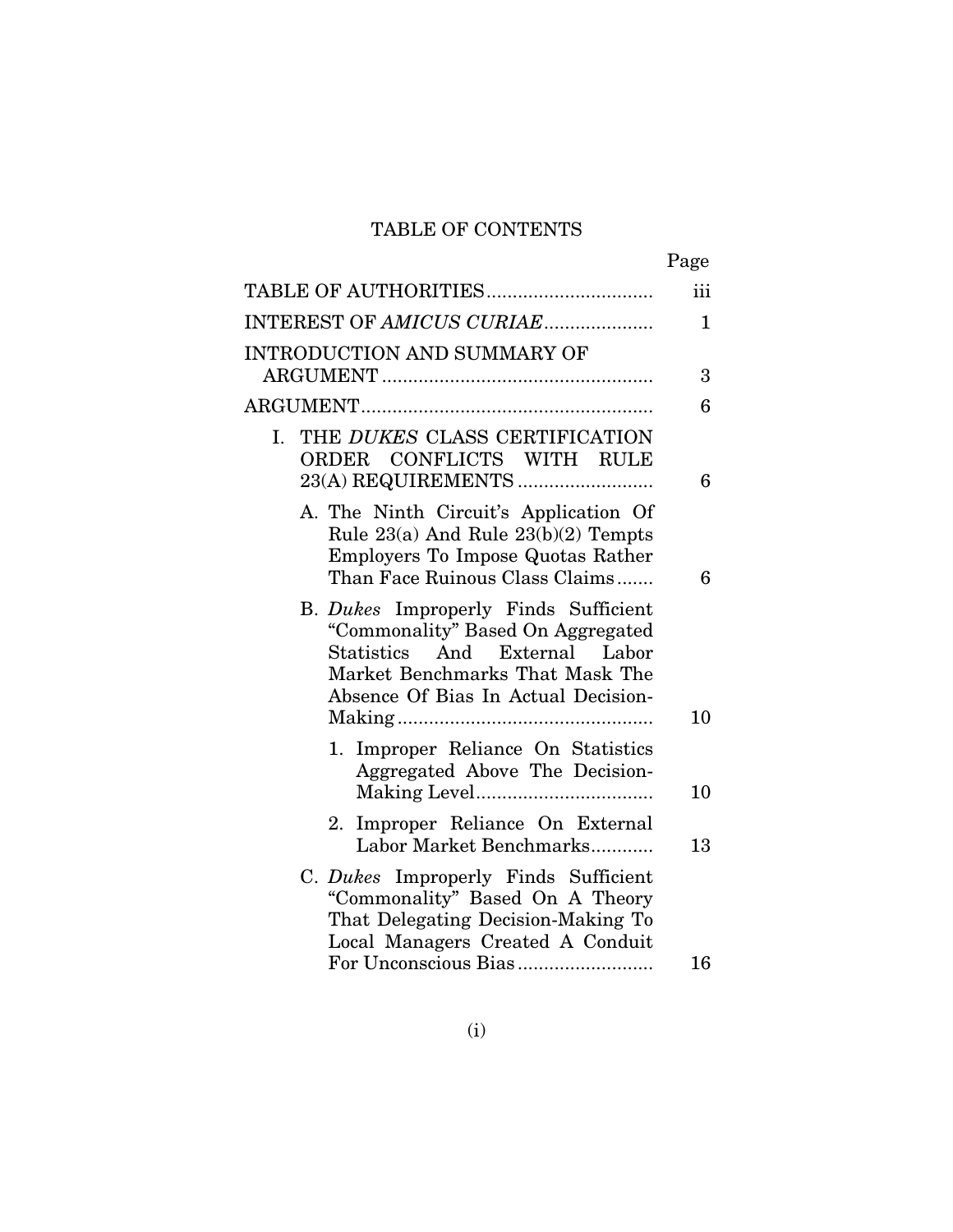# TABLE OF CONTENTS—Continued

| o<br>я<br>۰.<br>H<br>۳ |
|------------------------|

| 1. No "Rigorous Analysis" Links<br>Plaintiffs' Abstract Causation<br>Theory With The Actual Facts To<br>Justify Finding The Requisite | 16 |
|---------------------------------------------------------------------------------------------------------------------------------------|----|
| 2. Social Framework Analysis Does<br>Not Cure The Disconnect Between<br>Dr. Bielby's Opinion And Facts at                             | 20 |
| II. DUKES IMPROPERLY ALLOWS RULE<br>23(B)(2) CERTIFICATION OF CLAIMS<br>FOR DIVERSE MONEY DAMAGES                                     | 26 |
| CONCLUSION                                                                                                                            |    |

ii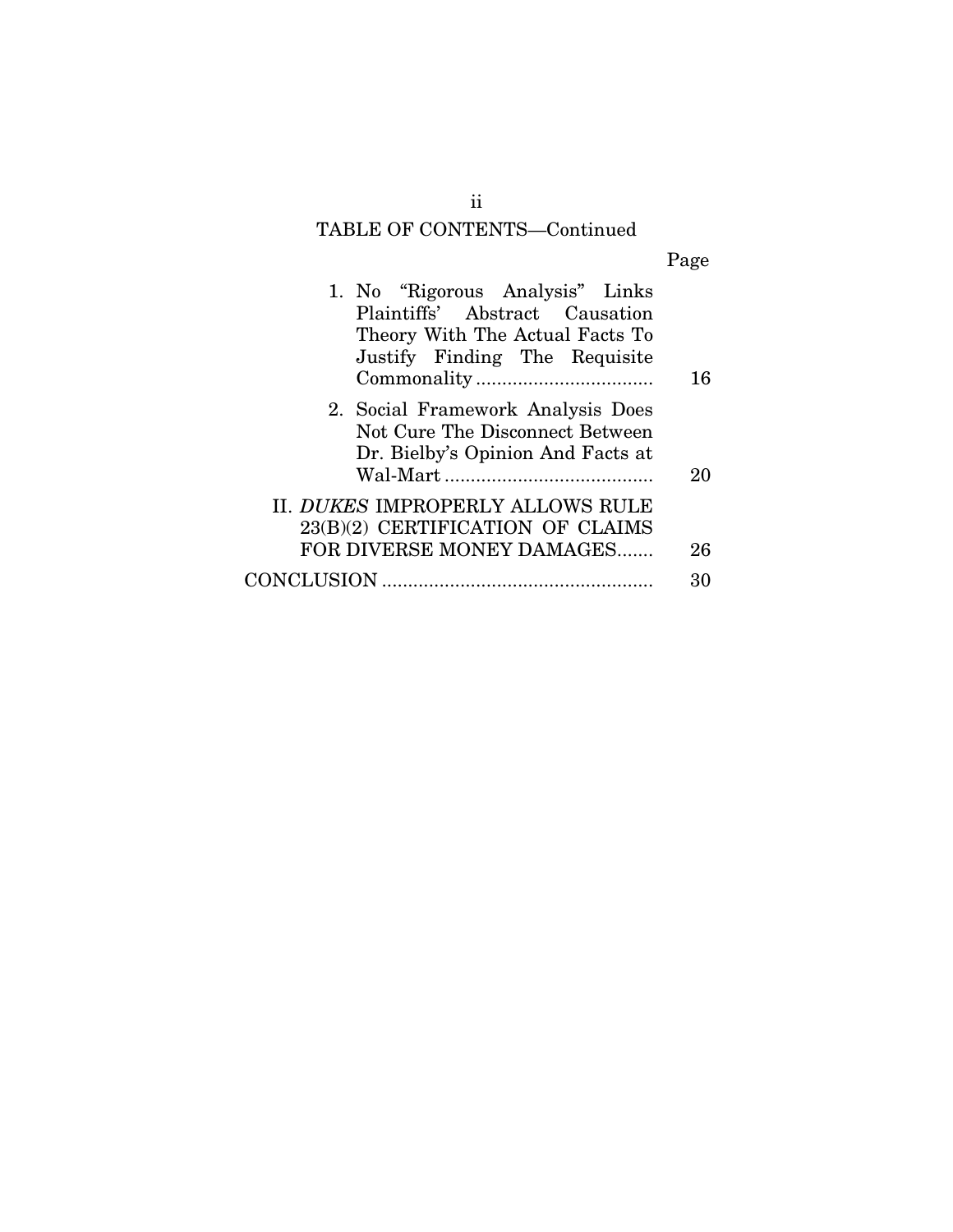## iii TABLE OF AUTHORITIES

| <b>CASES</b>                                                                    | Page(s)                 |
|---------------------------------------------------------------------------------|-------------------------|
| Abram v. UPS of Am., Inc.,<br>200 F.R.D. 424 (E.D. Wis. 2001)                   | 11                      |
| Allison v. Citgo Petroleum Corp.,<br>151 F.3d 402 (5th Cir. 1998) 27, 28        |                         |
| Am. Honda Motor Co. v. Allen,                                                   | 19                      |
| Am. Nat'l Fire Ins. Co. v. York Cnty.,                                          | 8                       |
| Astra Aktiebolag v. Andrx Pharm.,<br>222 F. Supp. 2d 423 (S.D.N.Y. 2002)        | 18                      |
| Caridad v. Metro-North Commuter RR.,                                            |                         |
| Domingo ex rel. Domingo v. T.K.,<br>289 F.3d 600 (9th Cir. 2002)                | 18                      |
| Dukes v. Wal-Mart, Inc.,<br>222 F.R.D. 137 (N.D. Cal. 2004)                     | 23                      |
| Dukes v. Wal-Mart Stores, Inc.,<br>603 F.3d 571 (9th Cir. 2010) (en banc)passim |                         |
| EEOC v. Bloomberg, LLP,                                                         |                         |
| 2010 U.S. Dist. LEXIS 92511 (S.D.N.Y.                                           | 24                      |
| EEOC v. Wal-Mart Stores, Inc.,<br>2010 WL 583681 (E.D. Ky. Feb. 16,             | 24                      |
| Ellis v. Costco Wholesale Corp.,<br>240 F.R.D. 627 (N.D. Cal. 2007)2, 13, 28    |                         |
| Ellis v. Costco Wholesale Corp.,<br>No. 07-15838 (9th Cir. Dec. 8, 2010)        | $\overline{\mathbf{2}}$ |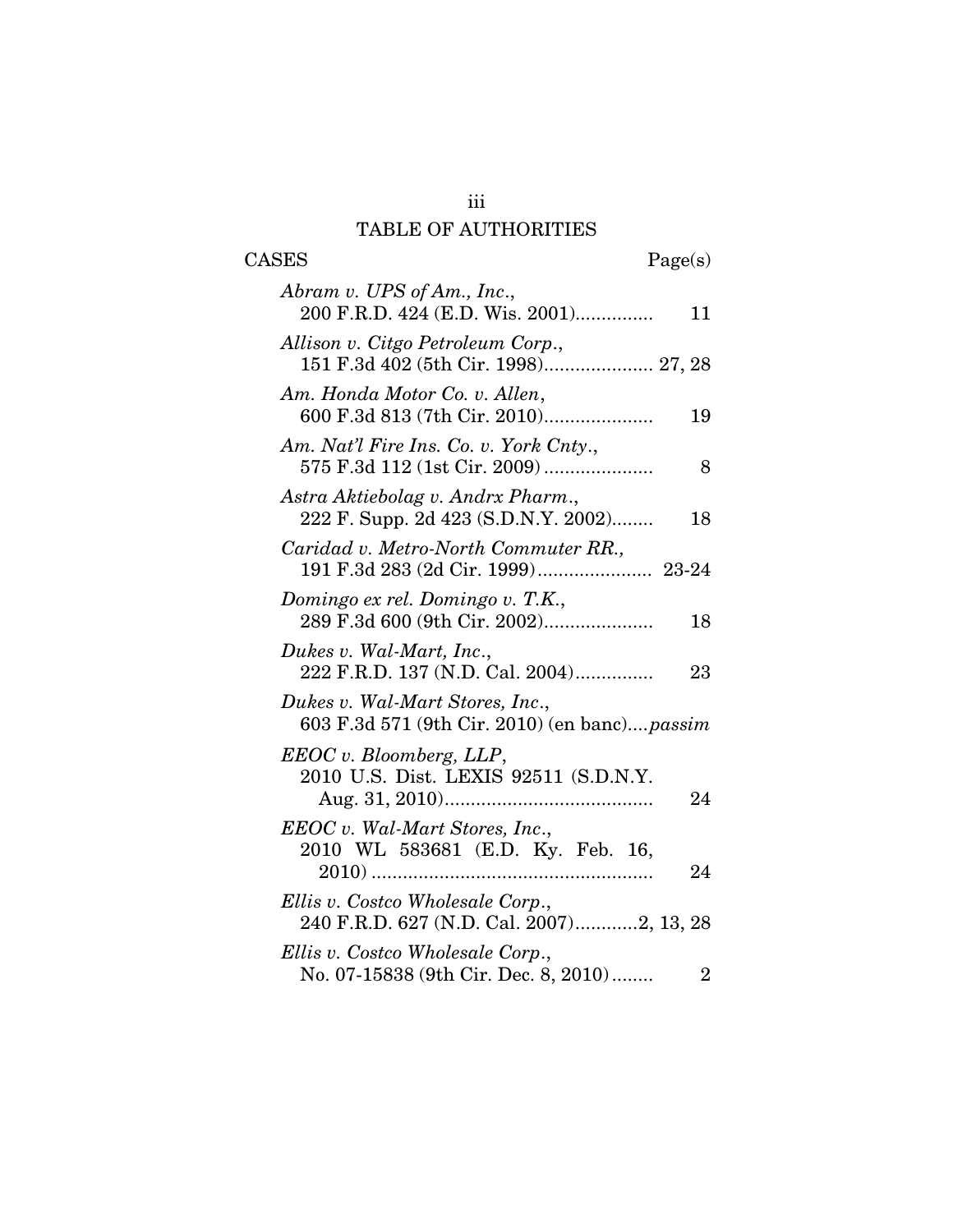## iv TABLE OF AUTHORITIES—Continued

| Eng'g Contractors Ass'n of S. Fla. v. Metro.<br>Dade Cnty.,              |    |
|--------------------------------------------------------------------------|----|
| 122 F.3d 895 (11th Cir. 1997)                                            | 11 |
| Furnco Construction Corp. v. Waters,                                     | 7  |
| General Elec. Co. v. Joiner,                                             | 17 |
| General Telephone Co. v. Falcon,                                         |    |
| Hnot v. Willis Grp. Holdings Ltd.,<br>241 F.R.D. 204 (S.D.N.Y. 2007)     | 28 |
| In re Hydrogen Peroxide Antitrust Litig.,<br>552 F.3d 305 (3d Cir. 2008) | 8  |
| In re Rhone-Poulenc Rorer, Inc.,<br>51 F.3d 1293 (7th Cir. 1995)         | 8  |
| Int'l Bhd. of Teamsters v. United States,                                | 28 |
| Marmo v. Tyson Fresh Meats,<br>457 F.3d 748 (8th Cir. 2006)              | 18 |
| McLaughlin v. Am. Tobacco Co.,                                           | 29 |
| Middleton v. City of Flint,<br>92 F.3d 396 (6th Cir. 1996)               | 16 |
| Molski v. Gleich,<br>318 F.3d 937 (9th Cir. 2003)                        | 26 |
| Morgan v. UPS,<br>380 F.3d 459 (8th Cir. 2004)12, 14, 15                 |    |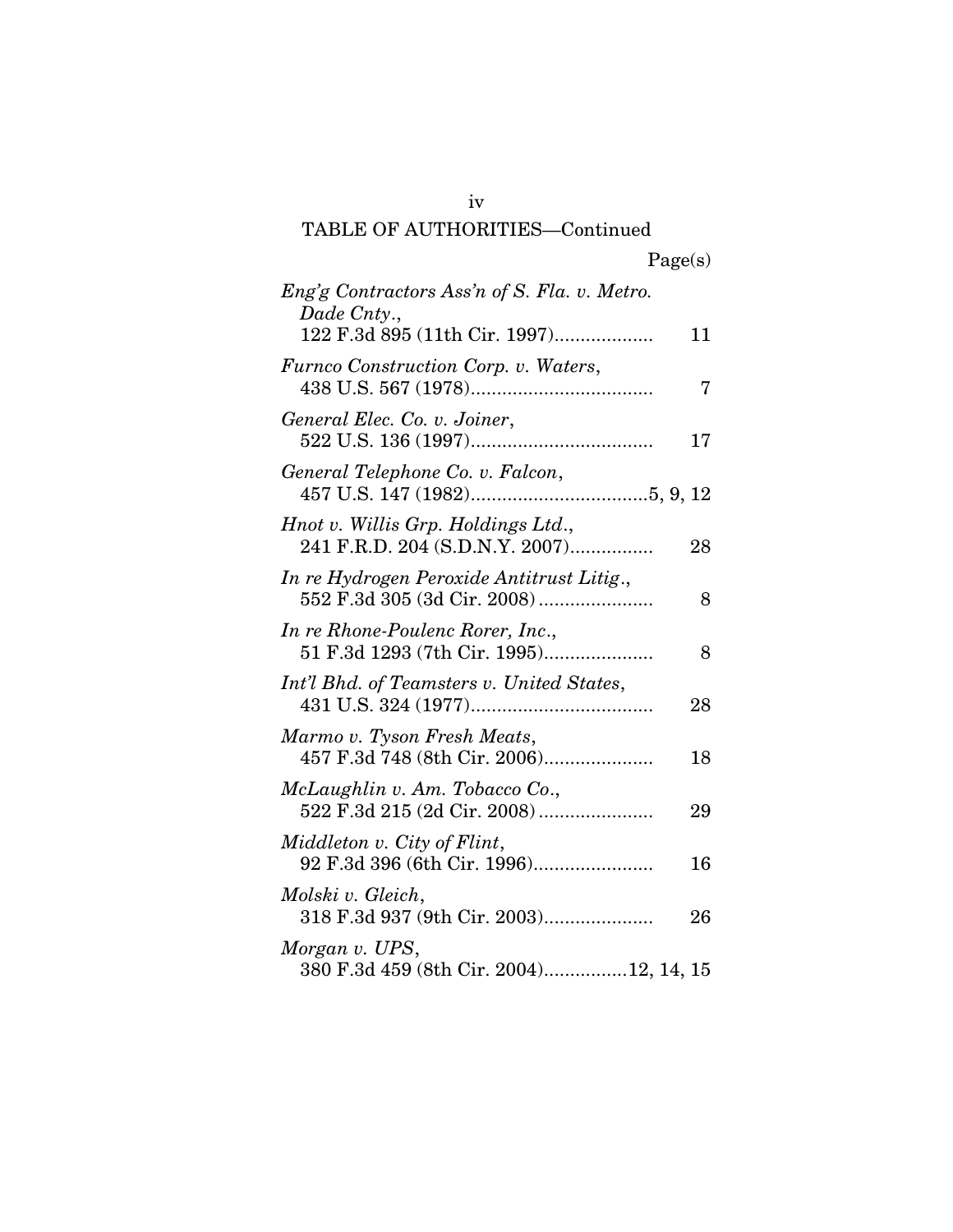### v TABLE OF AUTHORITIES—Continued

| Paige v. California,<br>291 F.3d 1141 (9th Cir. 2002) 14, 15                  |    |
|-------------------------------------------------------------------------------|----|
| Price Waterhouse v. Hopkins,                                                  | 25 |
| Robinson v. Metro-North Commuter R.R.<br>175 F.R.D. 46 (S.D.N.Y. 1997) 23, 24 |    |
| Thorogood v. Sears, Roebuck & Co.,<br>624 F.3d 842 (7th Cir. 2010)            | 8  |
| United States v. City of Miami,<br>115 F.3d 870 (11th Cir. 1997)              | 15 |
| Watson v. Fort Worth Bank & Trust,                                            |    |
| STATUTES                                                                      |    |
|                                                                               | 29 |
|                                                                               | 6  |
| Civil Rights Act of 1991, Pub. L. No. 102-                                    | 7  |
| OTHER AUTHORITIES                                                             |    |
| 71 FED. REG. 35,124 (JUNE 16, 2006)                                           | 11 |
|                                                                               |    |
|                                                                               |    |
|                                                                               |    |
| FED. R. CIV. P. 23(b)(3) 27, 28, 29, 30                                       |    |
|                                                                               | 1  |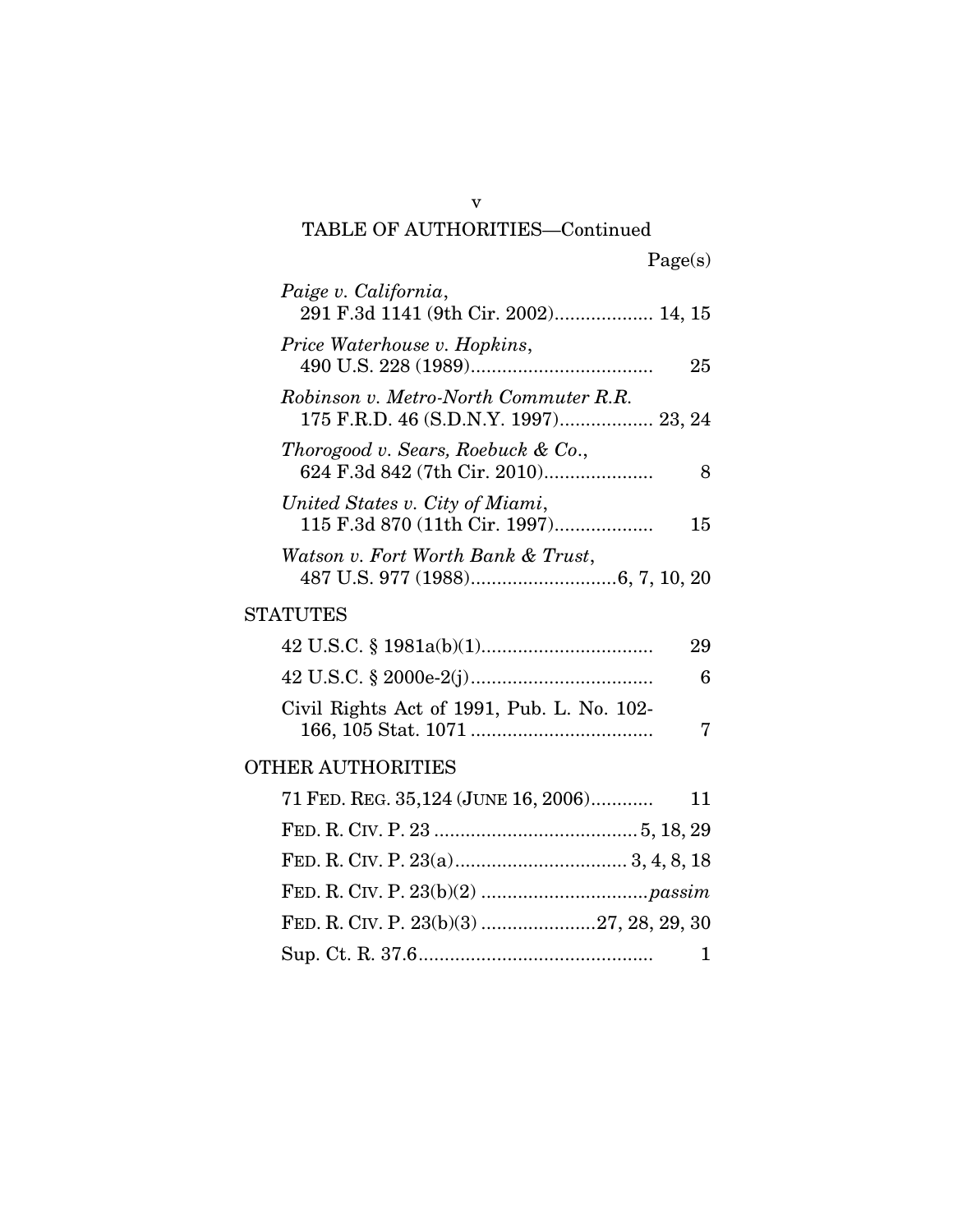## TABLE OF AUTHORITIES—Continued

Page(s)

## SCHOLARLY AUTHORITIES

| Susan T. Fiske & Steven L. Neuberg, A<br>Continuum of Impression Formation,<br>From Category-Based to Individuating<br>Processes: Influences of Information and<br>Motivation on Attention and Interpreta-<br>tion, 23 ADVANCES IN EXPERIMENTAL<br>SOCIAL PSYCHOLOGY 1 (Academic Press, |    |
|-----------------------------------------------------------------------------------------------------------------------------------------------------------------------------------------------------------------------------------------------------------------------------------------|----|
| Susan T. Fiske, Stereotyping, Prejudice<br>and Discrimination, THE HANDBOOK<br>OF SOCIAL PSYCHOLOGY 357 (4th ed.                                                                                                                                                                        |    |
| David H. Kaye & David A. Freedman, Ref-<br>erence Guide on Statistics, REFERENCE<br>MANUAL ON SCIENTIFIC EVIDENCE 83 (2d                                                                                                                                                                | 11 |
| Daniel S. Klein, Bridging the Falcon Gap:<br>Do Claims of Subjective Decisionmaking<br>In Employment Discrimination Class<br>Actions Satisfy The Rule 23(a) Commo-<br>nality and Typicality Requirements?, 25                                                                           | 12 |
| Linda Hamilton Krieger, The Content<br>of Our Categories: A Cognitive Bias<br>Approach To Discrimination and Equal<br><i>Employment Opportunity</i> , 47 STAN. L.                                                                                                                       | 21 |

vi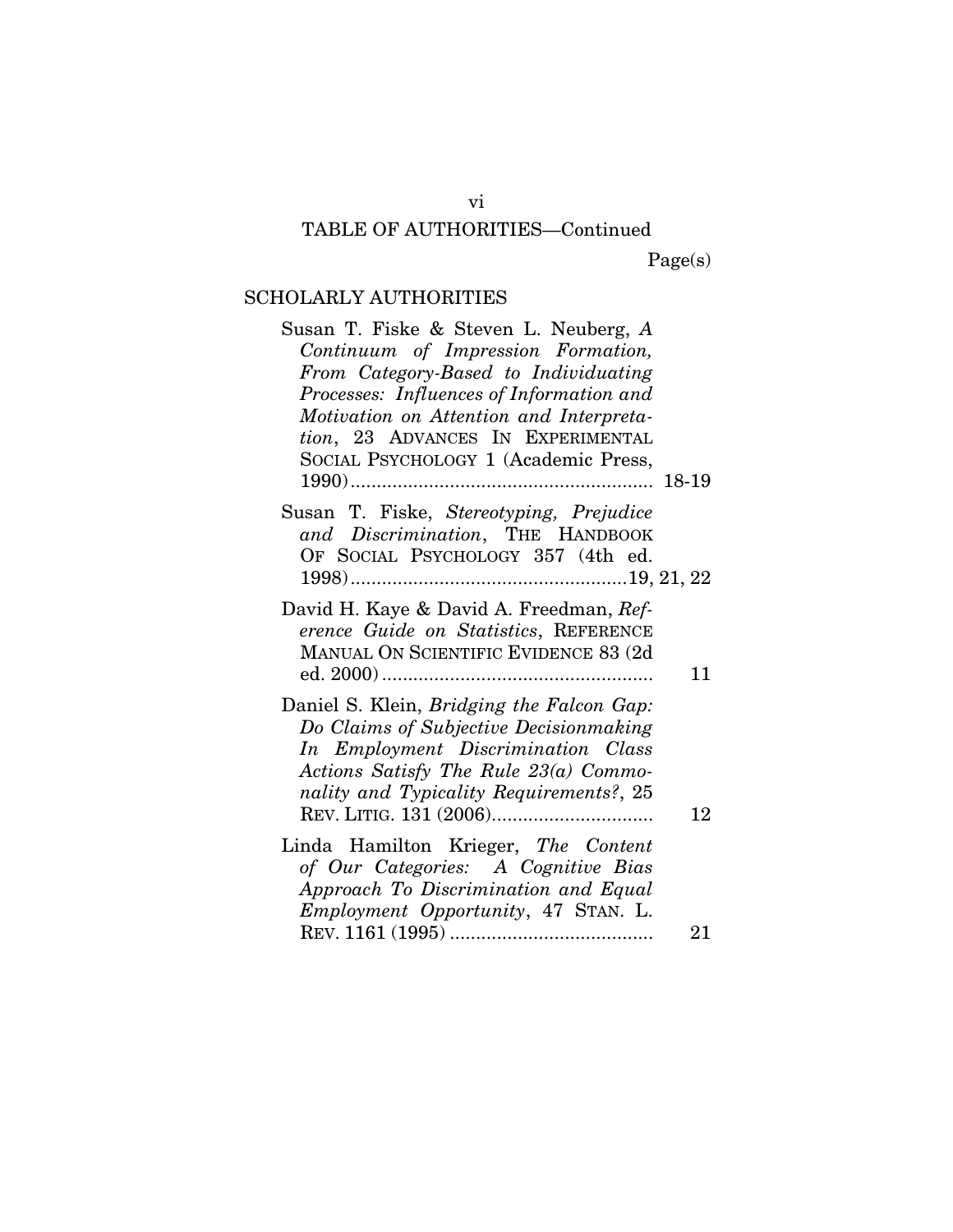# TABLE OF AUTHORITIES—Continued

| Z. Kunda & P. Thagard, Forming Im-<br>pressions From Stereotypes, Traits, and<br>Behaviors: A Parallel-Constraint-Satis-<br>faction Theory, 103 (2) PSYCHOLOGICAL  |          |
|--------------------------------------------------------------------------------------------------------------------------------------------------------------------|----------|
| Sam G. McFarland & Zachary Crouch, A<br>Cognitive Skill Confound on the Implicit<br>Association Test, 20(6) SOCIAL COG-                                            | 19<br>19 |
| Paul Meier, Jerome Sacks & Sandy L.<br>Zabell, What Happened in Hazelwood:<br>Statistics, Employment Discrimination,<br>and the 80% Rule, 1984 AM. B. FOUND.       | 11       |
| Gregory Mitchell, Good Causes and Bad<br>Science, 63 VAND. L. REV. 133 (2010) 20, 23                                                                               |          |
| John Monahan and Laurens Walker,<br>SOCIAL SCIENCE IN LAW: CASES AND                                                                                               | 23       |
| John Monahan, Laurens Walker & Gregory<br>Mitchell, Contextual Evidence of Gender<br>Discrimination: The Ascendance of<br>"Social Frameworks," 94 VA. L. REV. 1715 | $23\,$   |
| John Monahan, Laurens Walker & Gregory<br>Mitchell, The Limits of Social Frame-<br>work Evidence, 8 LAW, PROBABILITY &                                             | $23\,$   |
|                                                                                                                                                                    |          |

vii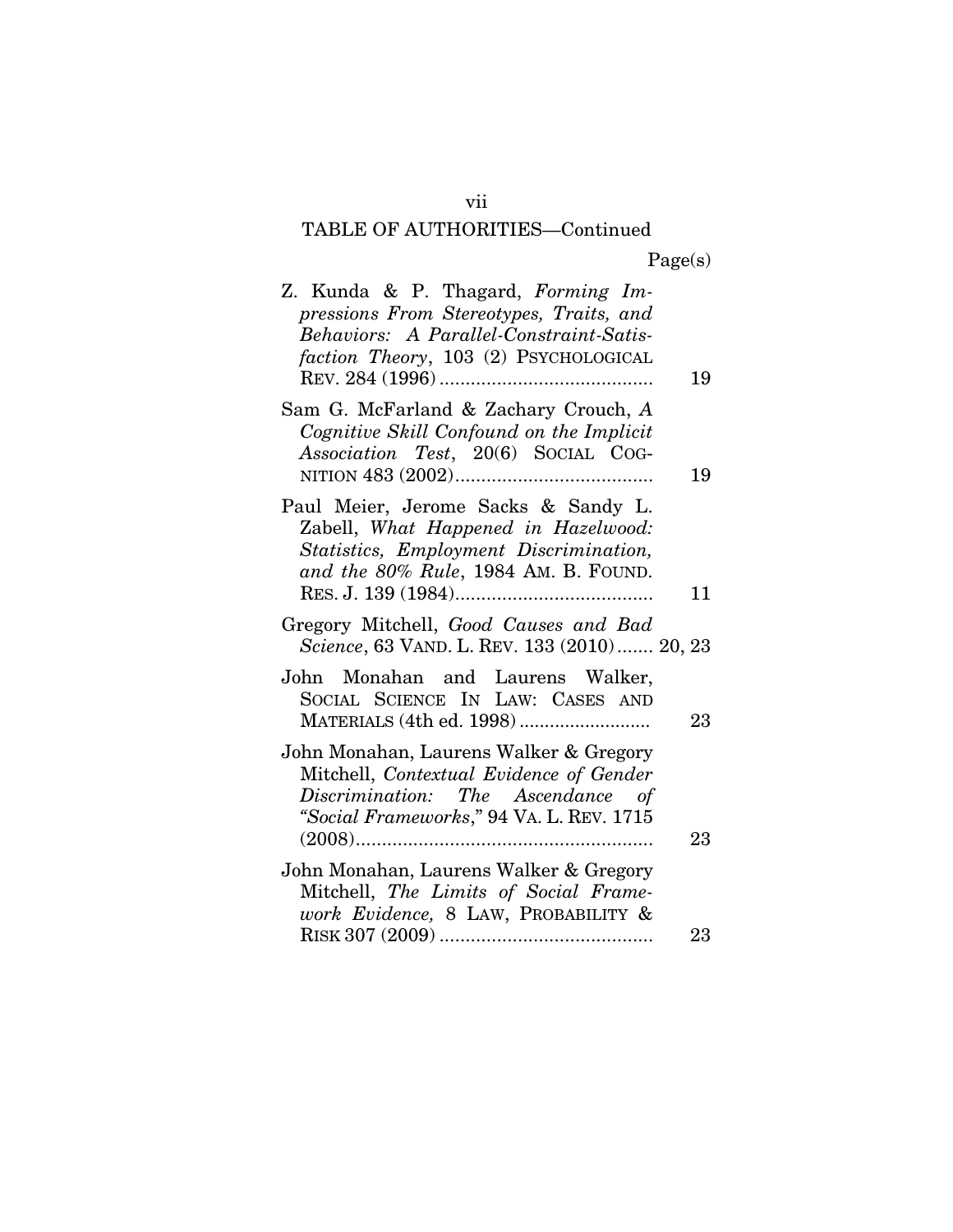## viii

# TABLE OF AUTHORITIES—Continued

Page(s)

| Michael Orey, "White Men Can't Help It,"                                          |    |
|-----------------------------------------------------------------------------------|----|
| BUSINESS WEEK ONLINE, May 15, 2006,                                               |    |
| http://www.Businessweek.com/magazine/                                             |    |
|                                                                                   | 20 |
| Marios G. Pavildes & Michael D. Perlman,                                          |    |
| How Likely Is A Simpson's Paradox?, 63                                            |    |
| AM. STATISTICIAN 226 (2009)                                                       | 12 |
|                                                                                   |    |
|                                                                                   |    |
|                                                                                   |    |
| Justin Scheck, <i>Expert Witness Helps</i><br>Launch Employment Law Industry, THE |    |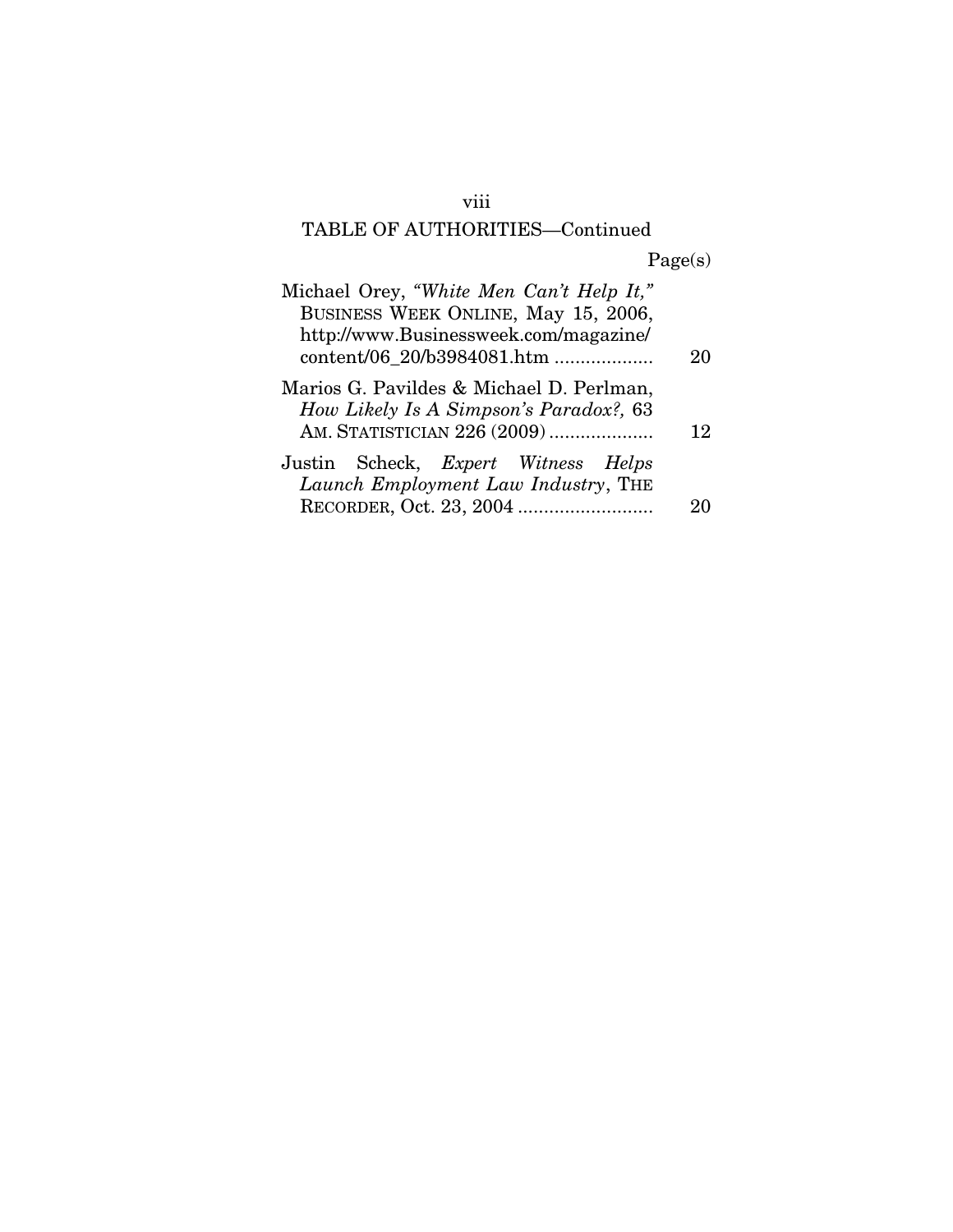## IN THE Supreme Court of the United States

### ———— No. 10-277 ————

WAL-MART STORES, INC.,

*Petitioner*,

v.

BETTY DUKES, PATRICIA SURGESON, EDITH ARANA, KAREN WILLAMSON, DEBORAH GUNTER, CHRISTNE KWAPNOSKI, CLEO PAGE, on behalf of themselves and all others similarly situated, *Respondents*.

**On Petition for Writ of Certiorari to the United States Court of Appeals for the Ninth Circuit**

————

————

### **BRIEF OF COSTCO WHOLESALE CORPORATION AS** *AMICUS CURIAE* **IN SUPPORT OF WAL-MART STORES, INC.**

## ———— **INTEREST OF** *AMICUS CURIAE*

Costco Wholesale Corporation is a Fortune 25 company and a Top Five U.S. Retailer.<sup>[1](#page-9-0)</sup> Since 1983, Costco has grown from a single location in Seattle to more than 400 membership warehouses employing

<span id="page-9-0"></span><sup>&</sup>lt;sup>1</sup> The parties have received timely notice of Costco's intent to file this brief and have consented to its filing by letters filed by Petitioner and Respondent with the Clerk of the Court. Costco advises, under Supreme Court Rule 37.6, that no counsel for a party authored any part of this brief and that no one other than Costco paid any money to prepare or submit this brief.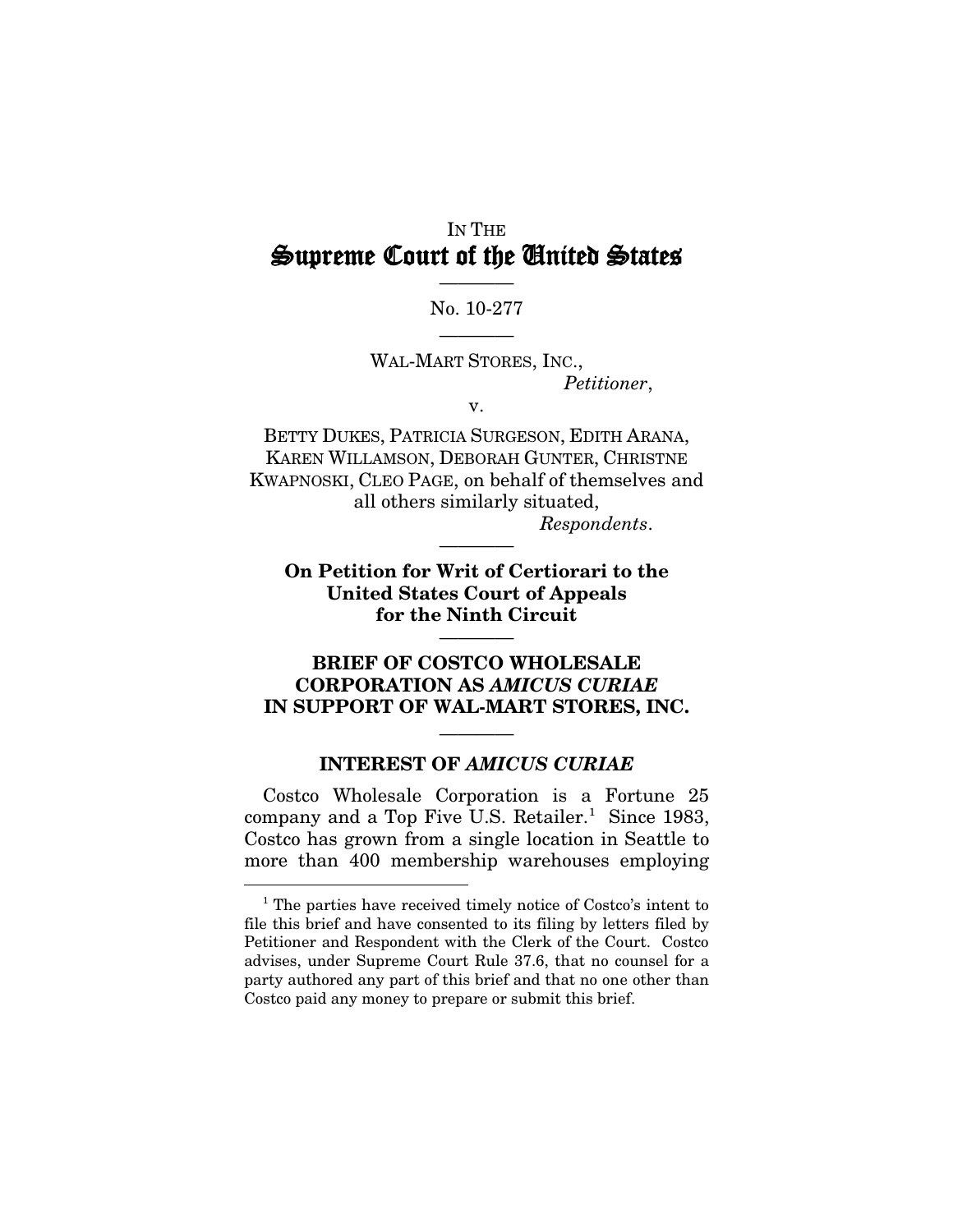more than 100,000 people in eight geographical regions across 40 states. Costco warehouses are major enterprises employing hundreds of employees and selling over 4,000 items of goods and numerous services that generate, on average, more than \$130,000,000 in annual revenue. To select warehouse managers, Costco promotes from within, elevating individuals who have proven themselves during many years of experience with the company. Costco relies on local decision-makers to determine whom to promote. They rely in turn on their own extensive information concerning each candidate's job performance and job-related personal qualities, which are not amenable to standardized testing. This promotional process, featuring the exercise of individual managerial judgments, makes Costco a target of class actions that would exploit the lax standards now endorsed, in *Dukes v. Wal-Mart*, by the Ninth Circuit, where Costco has its headquarters and 60% of its warehouses and employees.<sup>[2](#page-10-0)</sup>

Other aspects of Costco's operation make it an even more attractive target of class actions that would seek to exploit the permissive approach that the Ninth Circuit has endorsed. First, Costco has an especially strong corporate culture, instilled by founders who still run the company, which promotes

<span id="page-10-0"></span> <sup>2</sup> Costco's concern is not merely hypothetical. In *Ellis v. Costco Wholesale Corp.*, 240 F.R.D. 627 (N.D. Cal. 2007)—brought by some of the same lawyers who sue Wal-Mart and involving some of the same plaintiffs' experts—the district court certified a Rule 23(b)(2) class for claims of gender discrimination in promotion seeking backpay, punitive damages, and emotionaldistress damages. That case, now on interlocutory appeal, awaits this Court's guidance. *Ellis v. Costco Wholesale Corp*., No. 07-15838 (9th Cir. Dec. 8, 2010), ECF Docket No. 75 (deferring submission of case pending this Court's decision).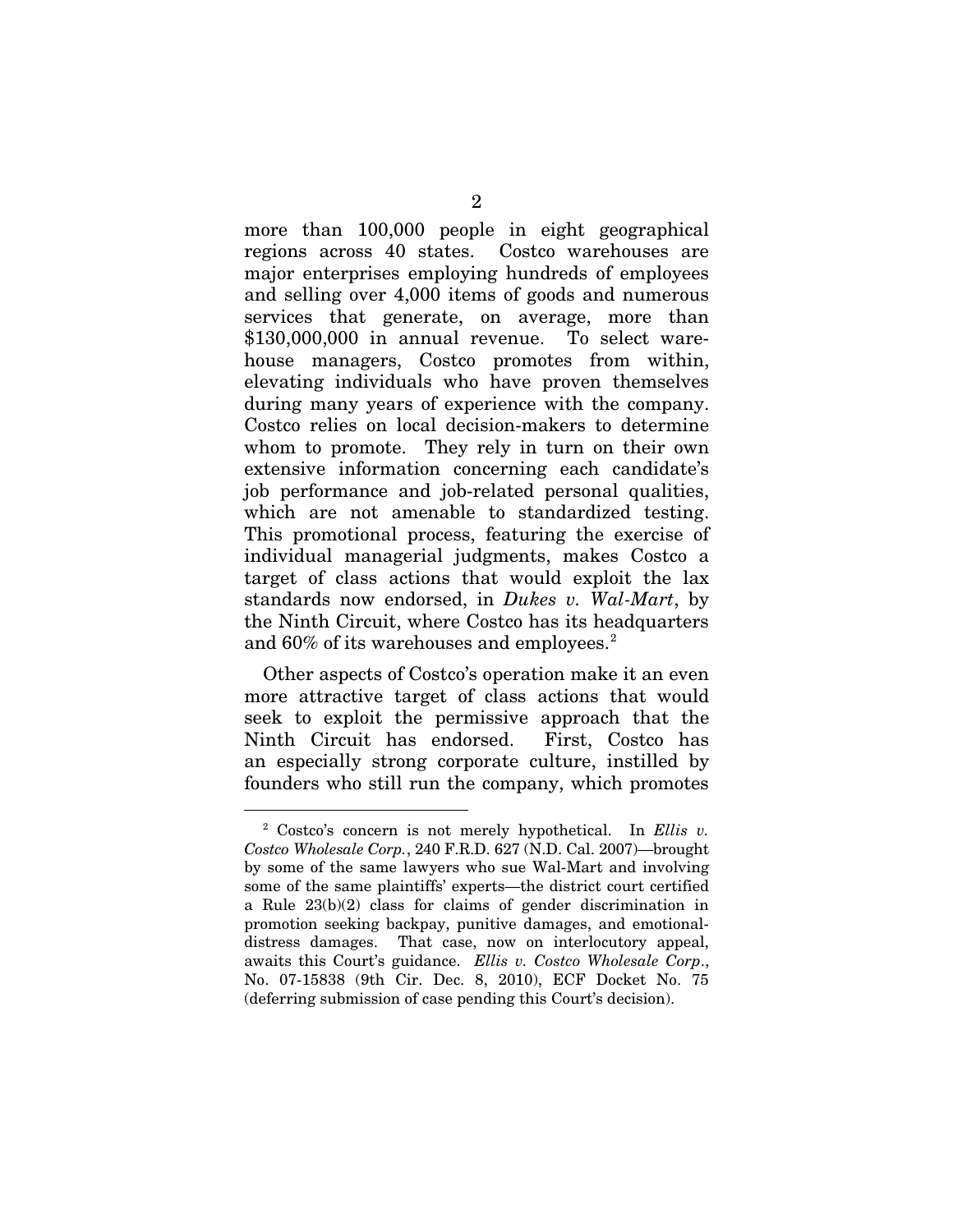concern for Costco shopping members and employees above all else. Second, Costco has centralized EEO policies and has adopted various special employee protections such as those set forth in its comprehensive Employee Agreement. Third, in connection with its longstanding "Rothman Plan," Costco continues to press diversity initiatives to encourage the advancement of women and persons of color. All these benign aspects of Costco's governance promote Title VII compliance, yet the Ninth Circuit has endorsed an approach that would perversely treat each of these aspects as a factor favoring Rule 23(b)(2) certification of employment-discrimination claims. *Dukes v. Wal-Mart Stores, Inc*., 603 F.3d 571, 600-01 (9th Cir. 2010) (en banc) (citing evidence of "strong corporate culture," common policies on personnel, diversity, and EEO issues, and centralized coordination as factors supporting certification).

For all the reasons stated above, Costco has a uniquely significant interest in this case.

### **INTRODUCTION AND SUMMARY OF ARGUMENT**

In a 6-5 decision with four opinions, the Ninth Circuit in *Dukes* upheld the certification of a nationwide Rule 23(b)(2) class of 500,000 women at 3,400 stores in positions ranging from part-time entry-level hourly employees to salaried managers. Plaintiffs seek billions of dollars in monetary compensation.

*Dukes* upholds a finding of Rule 23(a) commonality on the basis of "four categories" of evidence: (i) companywide policies that allow subjective decisionmaking, (ii) a sociological expert opinion that such decision-making is vulnerable to gender stereotyping, (iii) a statistical expert opinion that identifies gender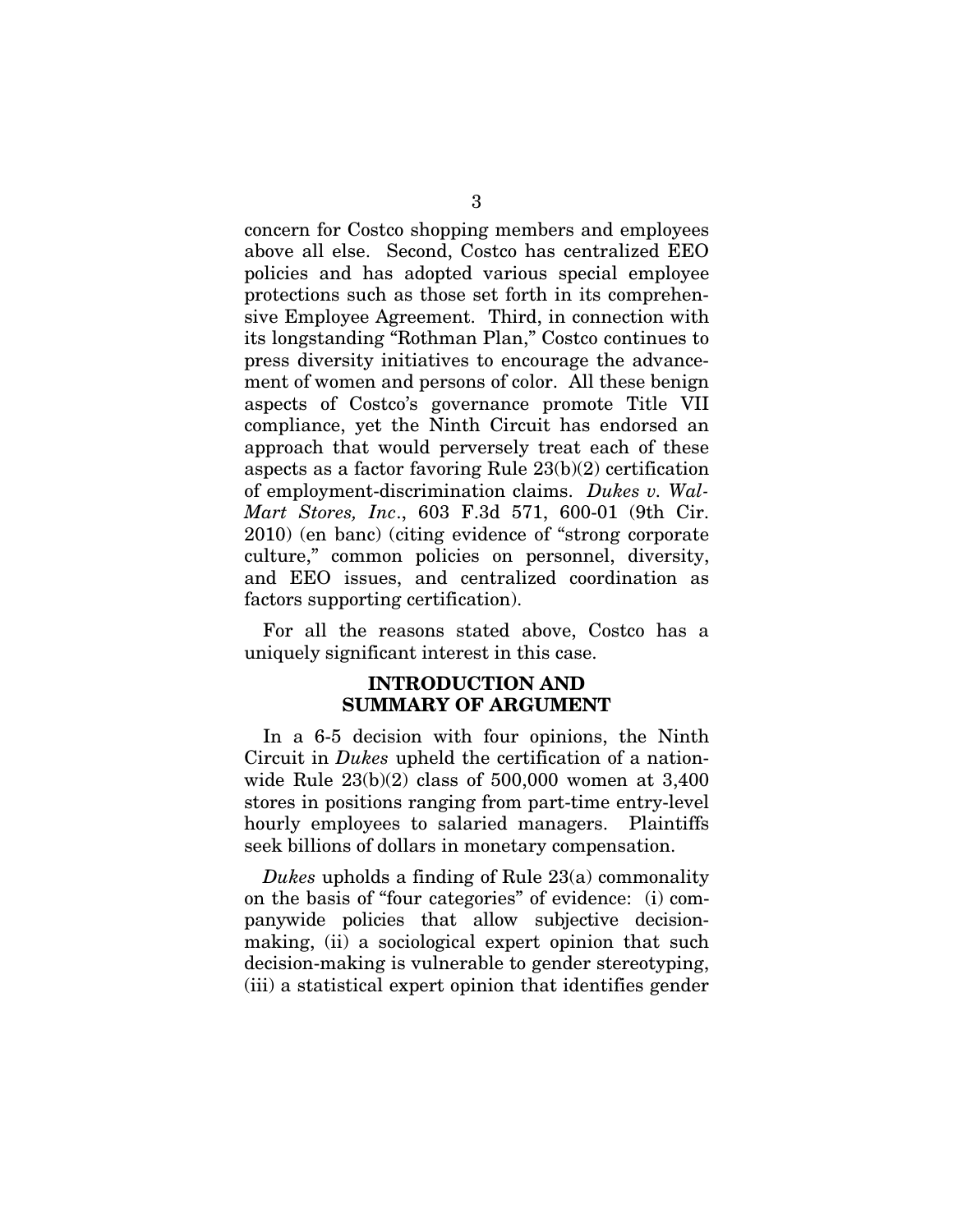disparities in promotion and pay outcomes when they are aggregated at levels above those where decisionmaking actually occurs, and (iv) declarations reciting anecdotes of various managers holding or tolerating discriminatory attitudes. *Id.* at 600.

In thus finding commonality despite the absence of any evidence that discriminatory decision-making has affected the class generally, *Dukes* opens the door to Title VII class actions challenging the promotion and pay practices of virtually all large, decentralized employers, who necessarily rely on individual judgments by local decision-makers regarding which candidates to promote into higher management.

Compounding this error regarding Rule 23(a), *Dukes* adopts a novel interpretation of Rule 23(b)(2) to facilitate efforts to seek substantial monetary relief. *Dukes* holds that Rule 23(b)(2) certification can co-exist with monetary demands so long as the "appropriate final relief" does not relate "exclusively or predominantly to money damages." *Dukes* vaguely directs district courts to weigh "relevant" factors on a case-by-case basis, while providing certainty only on the point that backpay, categorically, is "fully compatible" with Rule 23(b)(2) certification. *Id*. at 617-20.

The *Dukes* approach toward Rule 23(a) and Rule 23(b)(2) enables Title VII lawsuits that rely upon statistical aggregation above the actual decisionmaking level, thereby permitting plaintiffs to gloss over the absence of any widespread discrimination at the level where employment decisions actually occur. *Dukes* not only accepts misleading aggregate statistical proof, but also permits plaintiffs to link that dubious evidence to an employment practice by invoking the sociological opinion that people resort to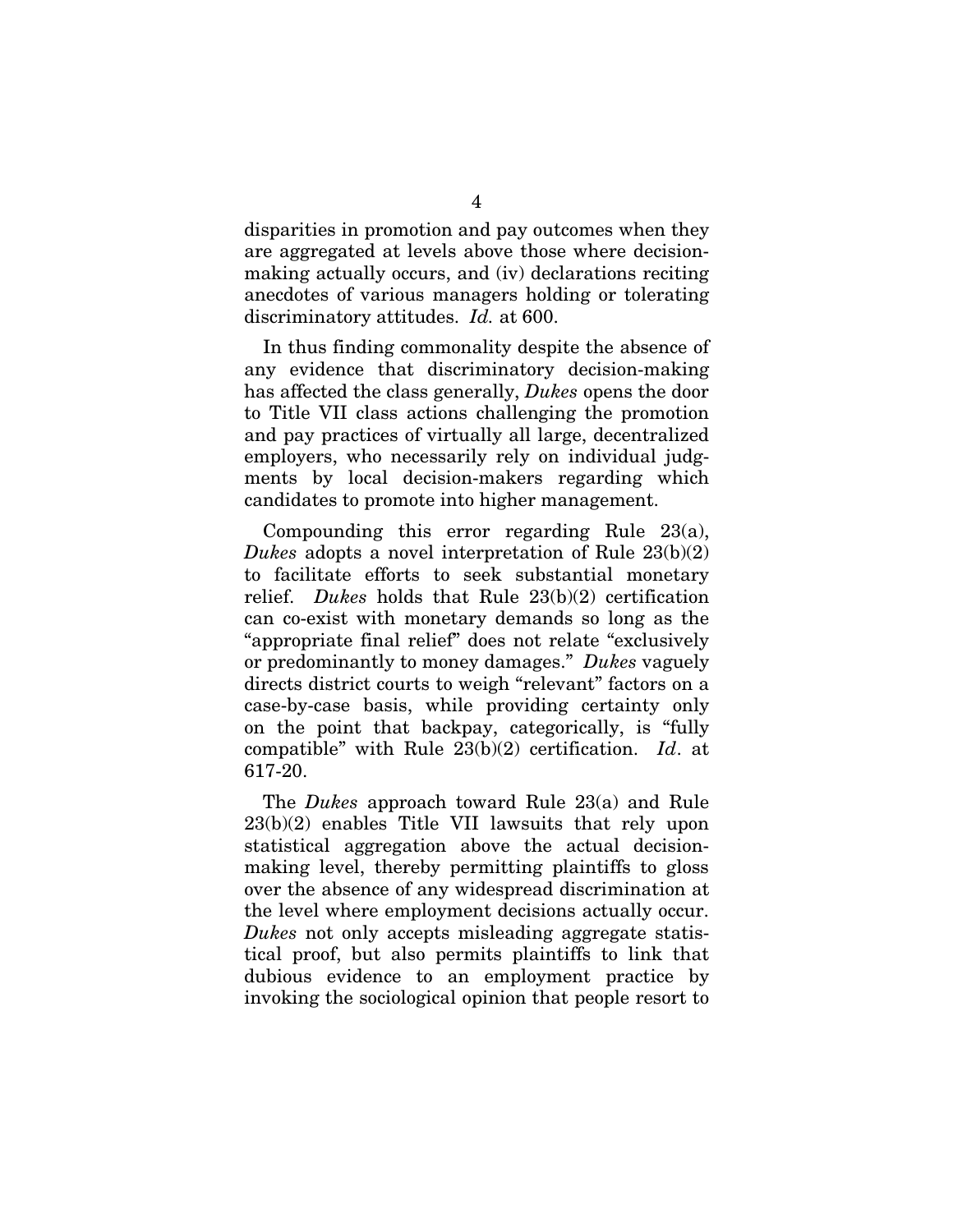stereotyping in stranger-on-stranger interactions where they lack the knowledge and incentive to make individuated judgments. *Dukes* glosses over the disconnect between this abstract theory and the actual facts at Wal-Mart, where managers making employment decisions about employees do possess individuated knowledge of the employees and do have incentives to use their personal knowledge of those employees' job-related qualities.

*Dukes* thus allows class actions to proceed merely on a theory that subjective decision-making could lead to discriminatory outcomes, notwithstanding this Court's directive in *General Telephone Co. v. Falcon*, 457 U.S. 147 (1982) that courts considering class actions challenging subjective decision-making must require "[s]ignificant proof" of a general policy of employment discrimination, *id.* at 159 n.15, and must use a "rigorous analysis" to ensure that the plaintiffs have satisfied the elements of Rule 23, *id*. at 161. *Dukes* impermissibly excuses the plaintiffs from their duty to bridge the "wide gap" between their own claims for discrimination and the existence of a class that has suffered the same injury as a whole. The vague standard that *Dukes* espouses would enable plaintiffs to seek massive monetary damages for a purported class without meeting the

<span id="page-13-0"></span> <sup>3</sup> *See generally Falcon*, 457 U.S. 147 at 157 ("Conceptually, there is a wide gap between (a) an individual's claim that he has been denied a promotion on discriminatory grounds, and his otherwise unsupported allegation that the company has a policy of discrimination, and (b) the existence of a class of persons who have suffered the same injury as that individual, such that the individual's claim and the class claims will share common questions of law or fact and that the individual's claim will be typical of the class claims.").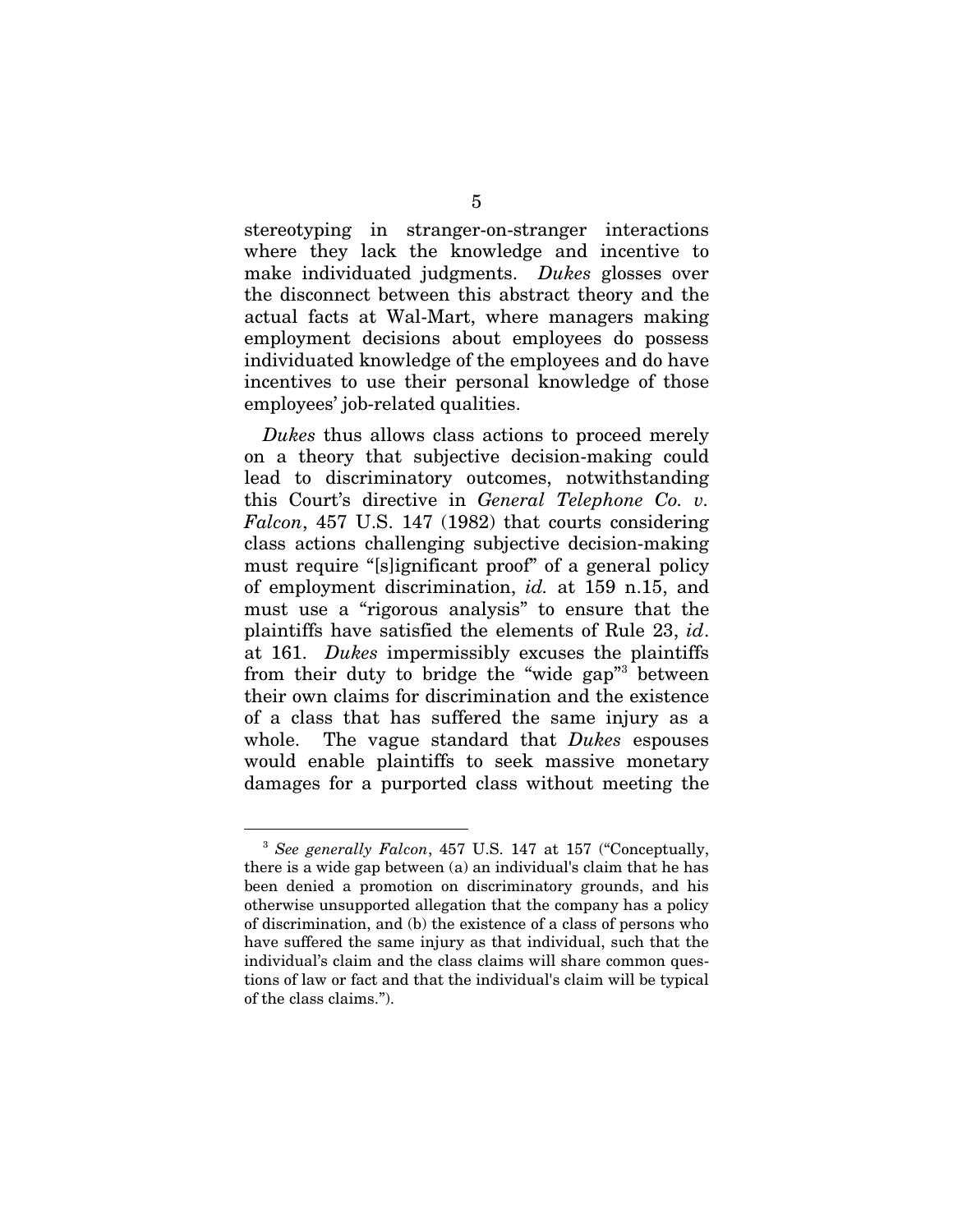Rule  $23(b)(2)$  requirement to show that the defendant's conduct has affected the class as a whole.

#### **ARGUMENT**

### **I. THE** *DUKES* **CLASS CERTIFICATION ORDER CONFLICTS WITH RULE 23(A) REQUIREMENTS**

### **A. The Ninth Circuit's Application Of Rule 23(a) And Rule 23(b)(2) Tempts Employers To Impose Quotas Rather Than Face Ruinous Class Claims**

Justice O'Connor, in a four-Justice opinion in *Watson v. Fort Worth Bank & Trust*, 487 U.S. 977, 993 (1988), warned that extending disparate-impact analysis to subjective employment practices could "create a Hobson's choice for employers" and thus "lead in practice to perverse results." The results she feared involved a resort to surreptitious quotas by employers who lack any realistic means to "eliminate, or discover and explain, the myriad of innocent causes that may lead to statistical imbalances in the composition of their work forces." *Id*. at 992. She observed that quotas are contrary to Title VII, which expressly disclaims any intention to grant "preferential treatment" because of race or gender, or other protected status, "on account of an imbalance" that may exist with respect to any group's comparative presence in the work force. *Id*. (citing 42 U.S.C.  $§ 2000e-2(j)$ .

To reduce this risk of encouraging surreptitious quotas, Justice O'Connor, while writing an opinion for the Court that extended disparate-impact analysis to subjective promotion decisions, also announced for herself and three other Justices (Chief Justice Rehnquist and Justices White and Scalia) certain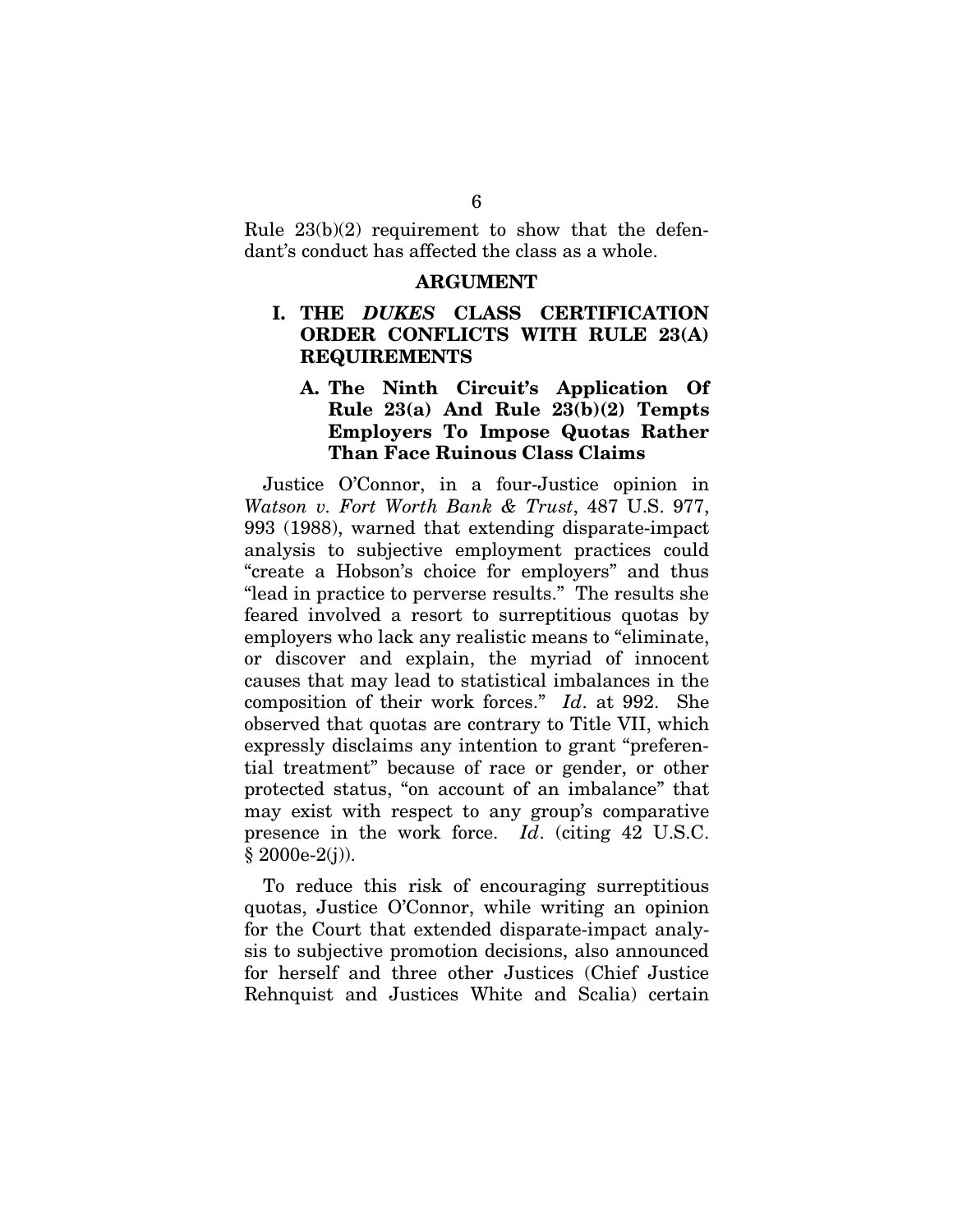"evidentiary standards" to keep that "analysis within its proper bounds." *Id*. at 993-94. Justice O'Connor outlined the following standards for district courts to enforce: require proof of a specific employment practice causing the alleged disparity, require "sufficiently substantial" statistical disparities to raise an inference of causation, and give defendants liberal leave to challenge fallacies and deficiencies in the plaintiff's data with countervailing evidence, while keeping the ultimate burden of proof on the plaintiff. *Id.* at 993-99.<sup>[4](#page-15-0)</sup>

Recognizing that many jobs, particularly at the managerial level, involve "personal qualities that have never been considered amenable to standardized testing," Justice O'Connor cautioned that courts are generally less competent than employers to structure business practices and should not attempt to do so unless mandated by Congress. *Id.* at 999 (quoting *Furnco Construction Corp. v. Waters*, 438 U.S. 567, 578 (1978)).

Although these pronouncements in *Watson* arose in a lawsuit by a single plaintiff, they figure more prominently still in the context of a class action, which greatly magnifies the dangers of unsupported judicial intermeddling with business practices.

*Dukes* realizes the worst fears expressed in *Watson*. By allowing certification of a nationwide class based on (i) a company's decision to delegate decisionmaking to local managers and (ii) statistics aggregated above the decision-making level—all without showing that local decisions generally reflect biased outcomes—*Dukes* permits plaintiffs to mask evidence

<span id="page-15-0"></span> <sup>4</sup> The Civil Rights Act of 1991 amended some of these standards.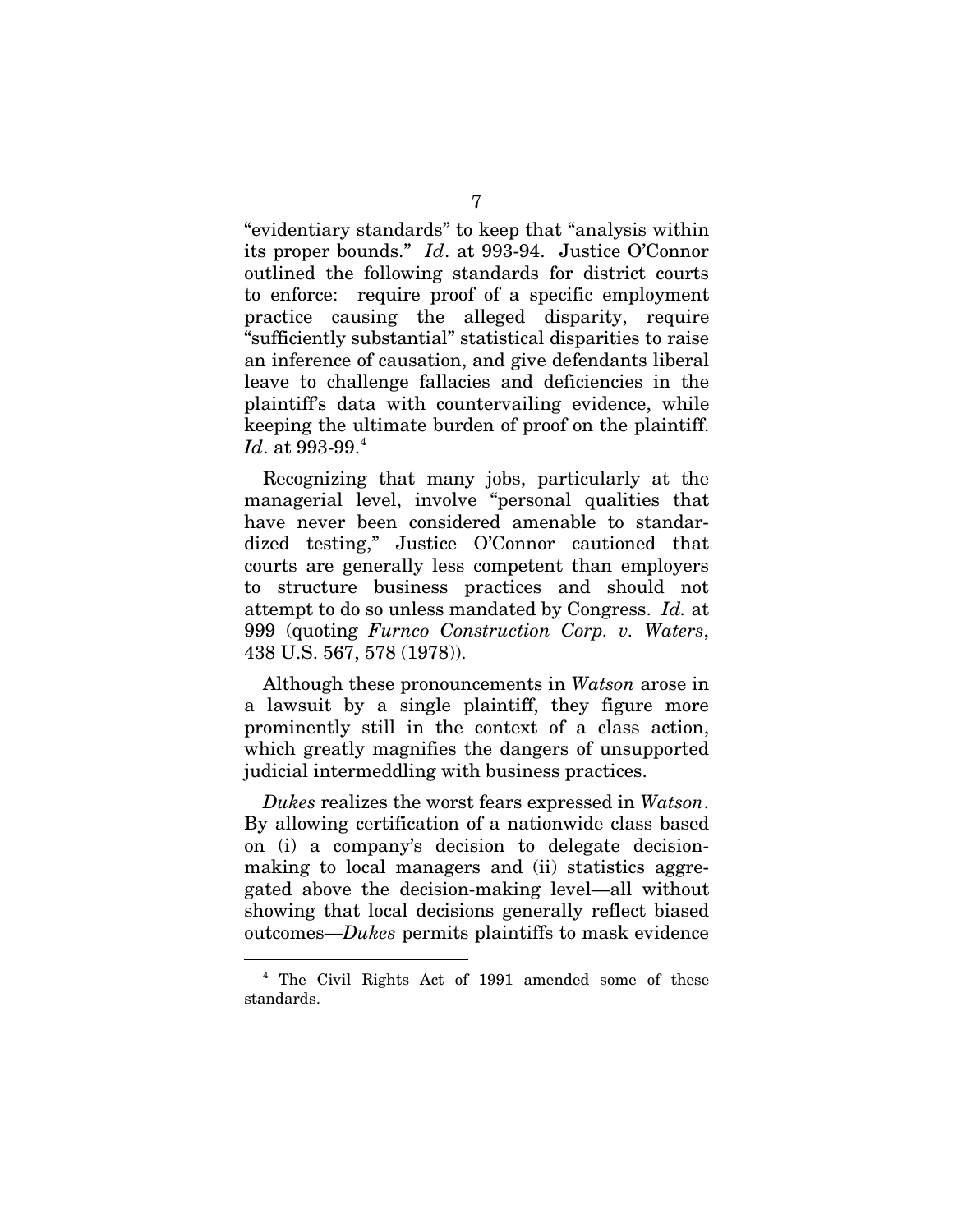about whether bias generally occurred at the decision-making level in fact. Under *Dukes*, plaintiffs need only assert a superficial theory of "statistical significance" and "causality" to force employers to capitulate on the basis of class certification alone, without the plaintiffs ever proving discrimination with respect to the class generally. *See Thorogood v. Sears, Roebuck & Co*., 624 F.3d 842, 849-50 (7th Cir. 2010) (noting that even where the merits of claims are "slight," the pressure on a defendant to "settle on terms advantageous to its opponent will mount" if the plaintiff can proceed with ambitious class discovery); *Am. Nat'l Fire Ins. Co. v. York Cnty*, 575 F.3d 112, 114 (1st Cir. 2009) (noting that certification of a class is a serious matter because class litigation, by its very nature, "can alter the usual dynamics of litigation and bring to bear on defendants ... intense pressure to settle"); *In re Hydrogen Peroxide Antitrust Litig*., 552 F.3d 305, 310, 320 (3d Cir. 2008) (noting that certification is "pivotal" as it "often bestows upon plaintiffs extraordinary leverage" that can "create unwarranted pressure to settle non-meritorious claims"); *In re Rhone-Poulenc Rorer, Inc*., 51 F.3d 1293, 1299 (7th Cir. 1995) (ruling that coercive effect of class certification could make certification effectively unreviewable at end of case).

Under the class-certification ritual ordained in *Dukes*, plaintiffs need only offer generalized opinions by a statistician and a sociologist to establish the requisite "commonality" under Rule 23(a), without needing to link those opinions to workplace realities. The statistician's role is simply to demonstrate a statistically significant disparity by aggregating a sufficiently large number of outcomes from independent decision-makers and by analyzing them at the regional or national level instead of at the lower level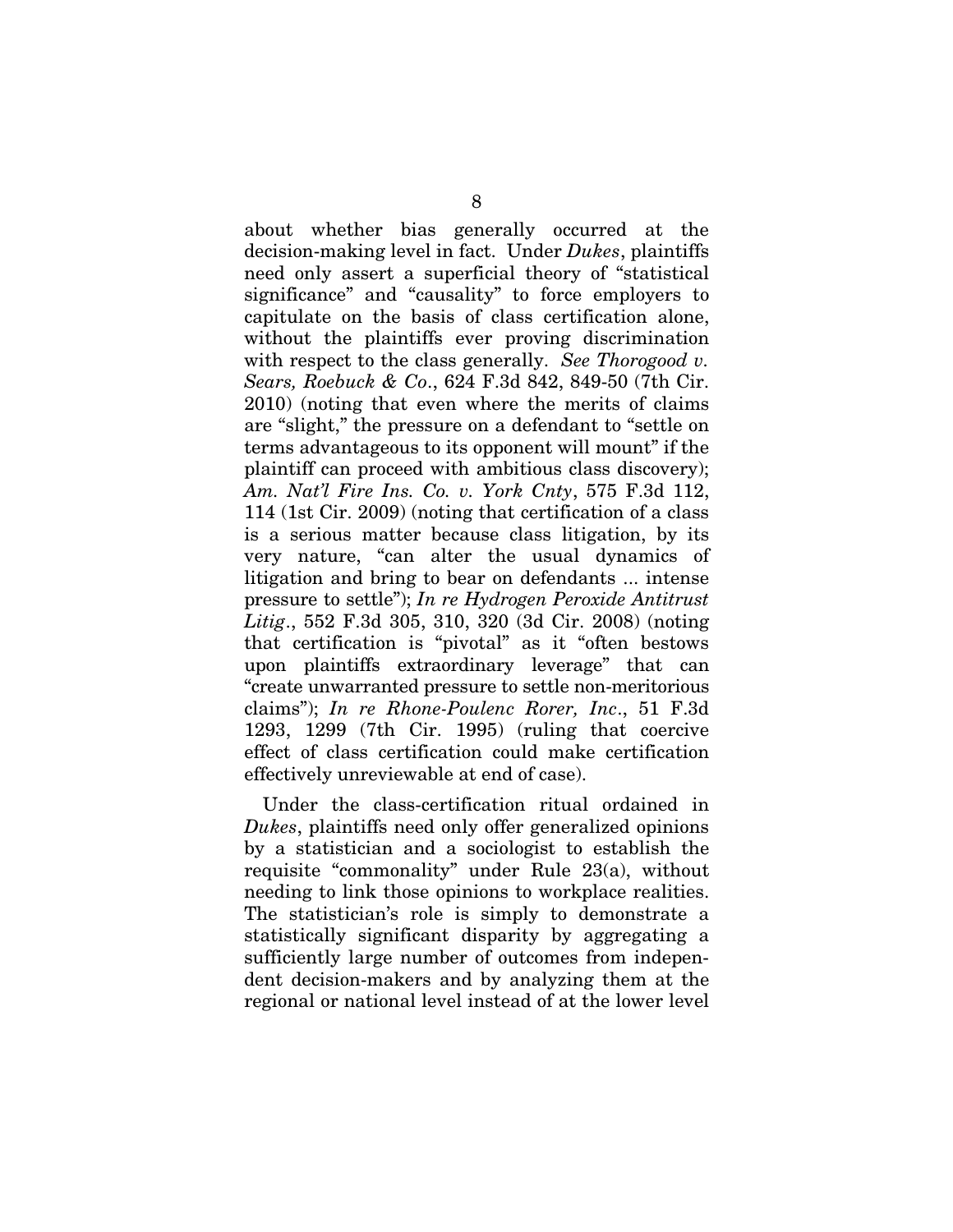where employment decisions actually occur. Through this method, plaintiffs can exploit the arithmetic of aggregation to conceal the lack of any statistically significant disparity in the employment decisions of most decision-makers.

With a misleading statistical disparity thus reported, the sociologist can then posit a causal nexus between that disparity and the employer's inevitable business decision to have its employment decisions made by local managers exercising individual discretionary judgments. The sociologist's role is simply to opine that people who evaluate a stranger without either individuated information or incentives to make correct decisions about the stranger—can unconsciously rely on adverse stereotypes to fill the blanks in their knowledge, and then to opine that all putative class members are vulnerable to those stereotypes. *Dukes* endorses this approach, approving class certification without requiring that the plaintiffs tie their abstract theory to any actual evidence.

The *Dukes* paradigm thus enables plaintiffs to support Rule 23(b)(2) claims for substantial monetary remedies—such as backpay and punitive damages as well as for injunctive and declaratory relief. By dispensing with the "rigorous analysis" and "significant proof" that this Court required in *Falcon*, *Dukes* leaves employers no means at the certification phase to defeat a weak showing of "commonality," even with evidence that most decision-makers have produced no statistical evidence of discrimination in fact. The *Dukes* paradigm leaves national employers such as Costco, who depend for the success of their businesses on the sound decision-making of local managers in the highly diverse market conditions in which they operate, to face the "Hobson's choice" foreseen in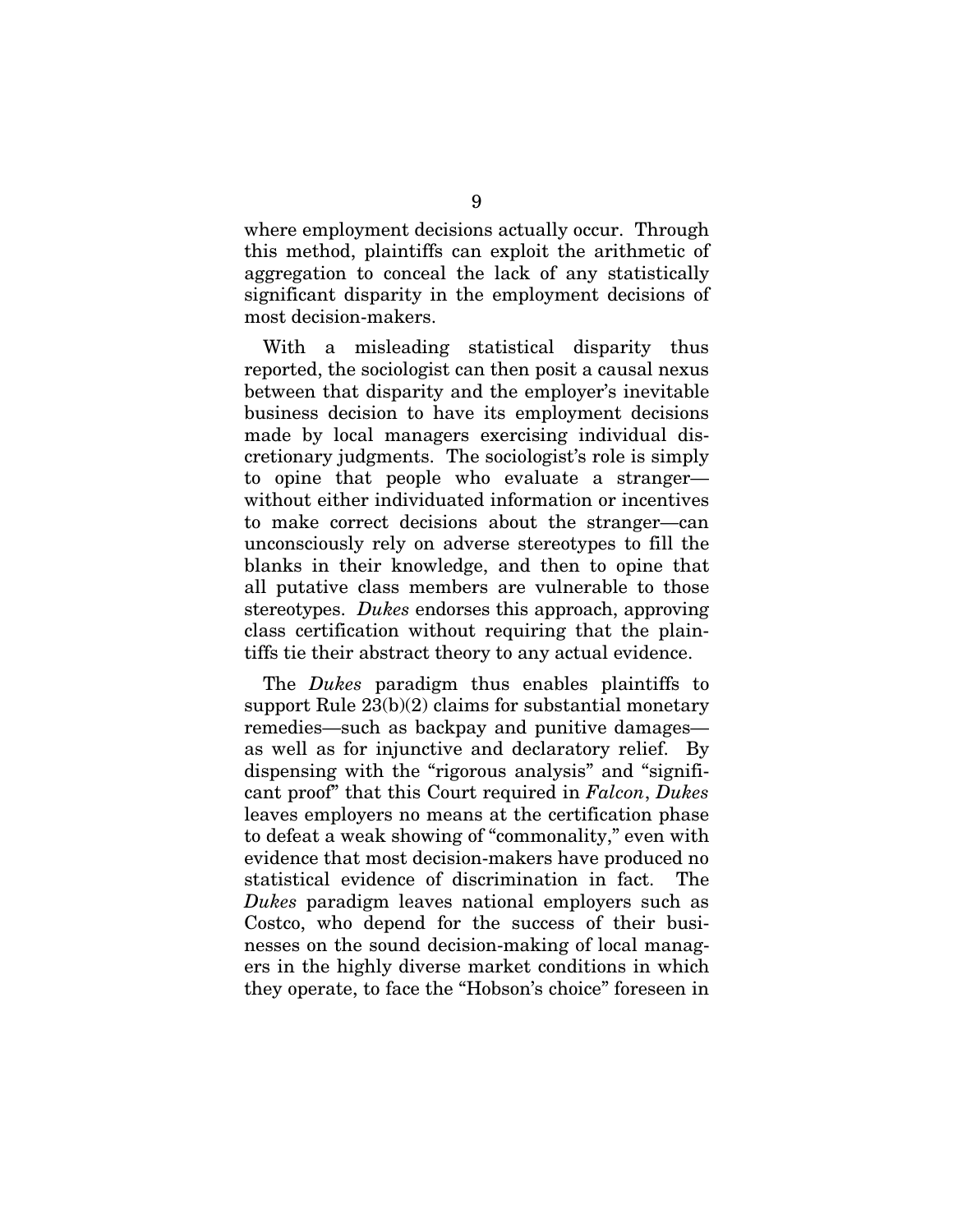*Watson*. Even if most local decision-makers demonstrably exercise informed, job-related judgments, incentivized to eschew discriminatory bias, and create no actual adverse impact, *Dukes* would still make the employer's overall decision-making subject to attack, because the process features not only objective facts but also individual managerial judgments. *Dukes* thus creates the specter of ruinous class actions that can challenge "subjective" decisionmaking through abstract theorizing, without any proof of disparities occurring at the level where the relevant employment decisions actually occur.

> **B.** *Dukes* **Improperly Finds Sufficient "Commonality" Based On Aggregated Statistics And External Labor Market Benchmarks That Mask The Absence Of Bias In Actual Decision-Making**

### **1. Improper Reliance On Statistics Aggregated Above The Decision-Making Level**

To test whether a decision-maker has engaged in unconscious cognitive bias, one should examine that decision-maker's record to see if decisional outcomes vary from the expected results. A statistically significant variance might indicate bias by *that* decision-maker. But aggregating the results of decisions by numerous, independent decision-makers would obscure the evidence that the promotion and pay decisions of many, or perhaps most, decision-makers indicate no bias whatsoever. Such an illusory showing of significant disparity would merely be an artifact of the arithmetic of aggregation, and could therefore suggest statistical significance on an aggregate basis even where most of the decisions analyzed separately would fail to indicate bias. This poten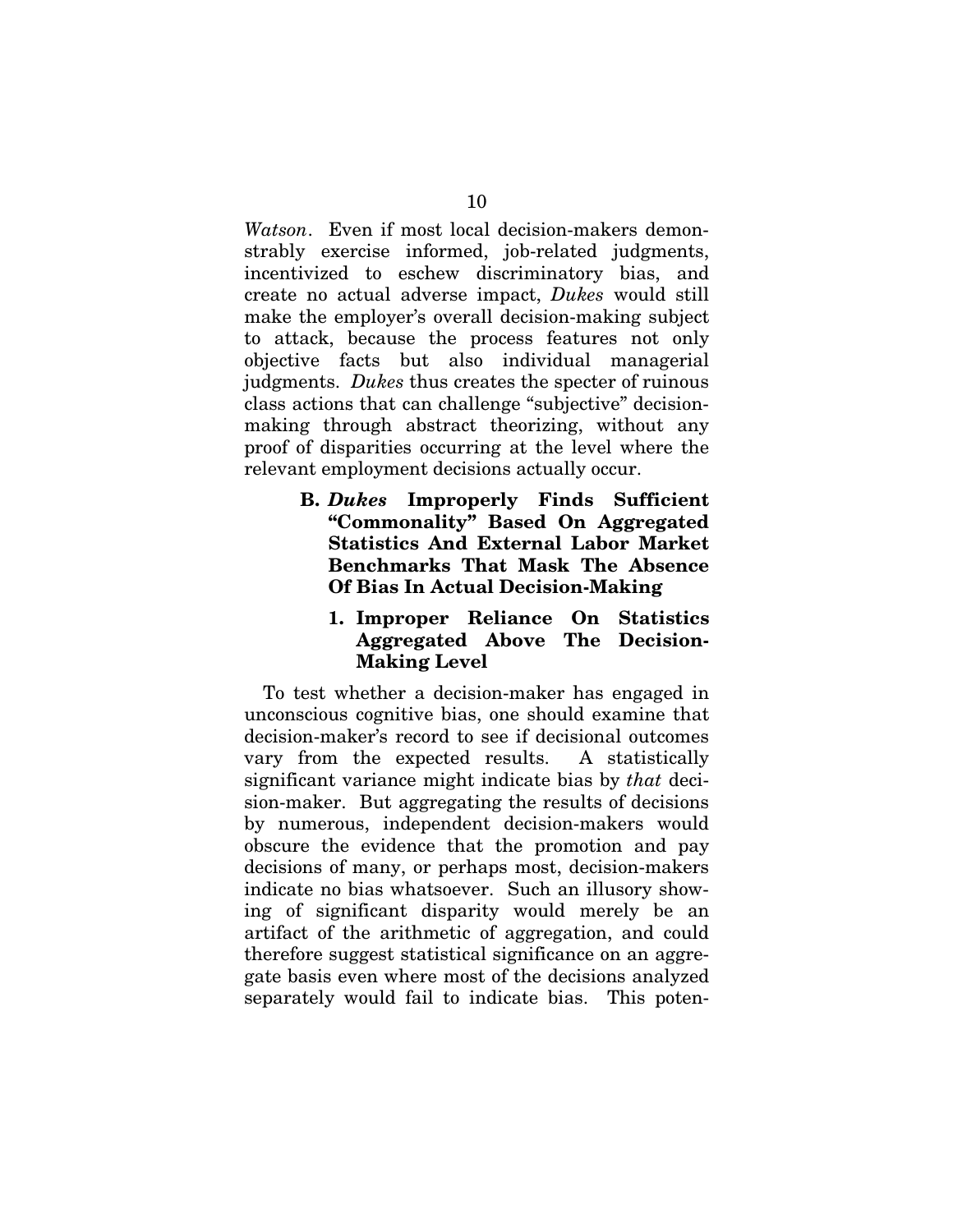tially misleading situation, well-known to statisticians, is called Simpson's Paradox. *See, e.g., Eng'g Contractors Ass'n of S. Fla. v. Metro*. *Dade Cnty*., 122 F.3d 895, 919 n.4 (11th Cir. 1997) (cited in *Dukes*, 603 F.3d at 638 n.12 (Ikuta, J., dissenting)).<sup>[5](#page-19-0)</sup>

Thus, an aggregate analysis can falsely indicate that all putative class members suffered from the injury of stereotypic decision-making merely by being a member of the class, although that in fact is not at all the case. Wal-Mart pointed out this fatal flaw in plaintiffs' analysis, demonstrating how aggregated statistics could suggest illusory disparities.<sup>[6](#page-19-1)</sup> As Judge Ikuta's dissent in *Dukes* correctly notes,

<span id="page-19-0"></span> <sup>5</sup> *See generally* Paul Meier, Jerome Sacks & Sandy L. Zabell, *What Happened in Hazelwood: Statistics, Employment Discrimination, and the 80% Rule*, 1984 AM. B. FOUND. RES. J. 139, 156 (1984) ("Stratification can occur when different divisions of a firm make hiring decisions independently of one another. Such decisions may appear fair at the divisional level but unfair when viewed in the aggregate."); David H. Kaye & David A. Freedman, *in Reference Guide on Statistics*, *in* REFERENCE MANUAL ON SCIENTIFIC EVIDENCE 83, 108-10 & n.92 (Fed. Judicial Ctr. ed., 2d ed. 2000) (demonstrating how Simpson's Paradox can distort patterns in aggregated data).

<span id="page-19-1"></span><sup>6</sup> Wal-Mart's expert performed a Chow test to show the illusory effect of aggregation. Although *Dukes* dismisses use of that test, simply because no court has previously required it, 603 F.3d at 608 n.32, the Office of Federal Contract Compliance Programs, alert to the danger of relying on aggregated statistical data to establish discrimination, requires use of the Chow test or a similar statistical device. 71 FED. REG. 35,124 (June 16, 2006). The fallacy of aggregation here is analogous to the pitfalls of false averages. *See, e.g., Abram v. UPS of Am., Inc*., 200 F.R.D. 424, 431 (E.D. Wis. 2001) (citing, in a similar context, the parable of Bill Gates and nine monks sharing a meal: on average the diners are extremely wealthy, but in reality 90% of them are under a vow of poverty).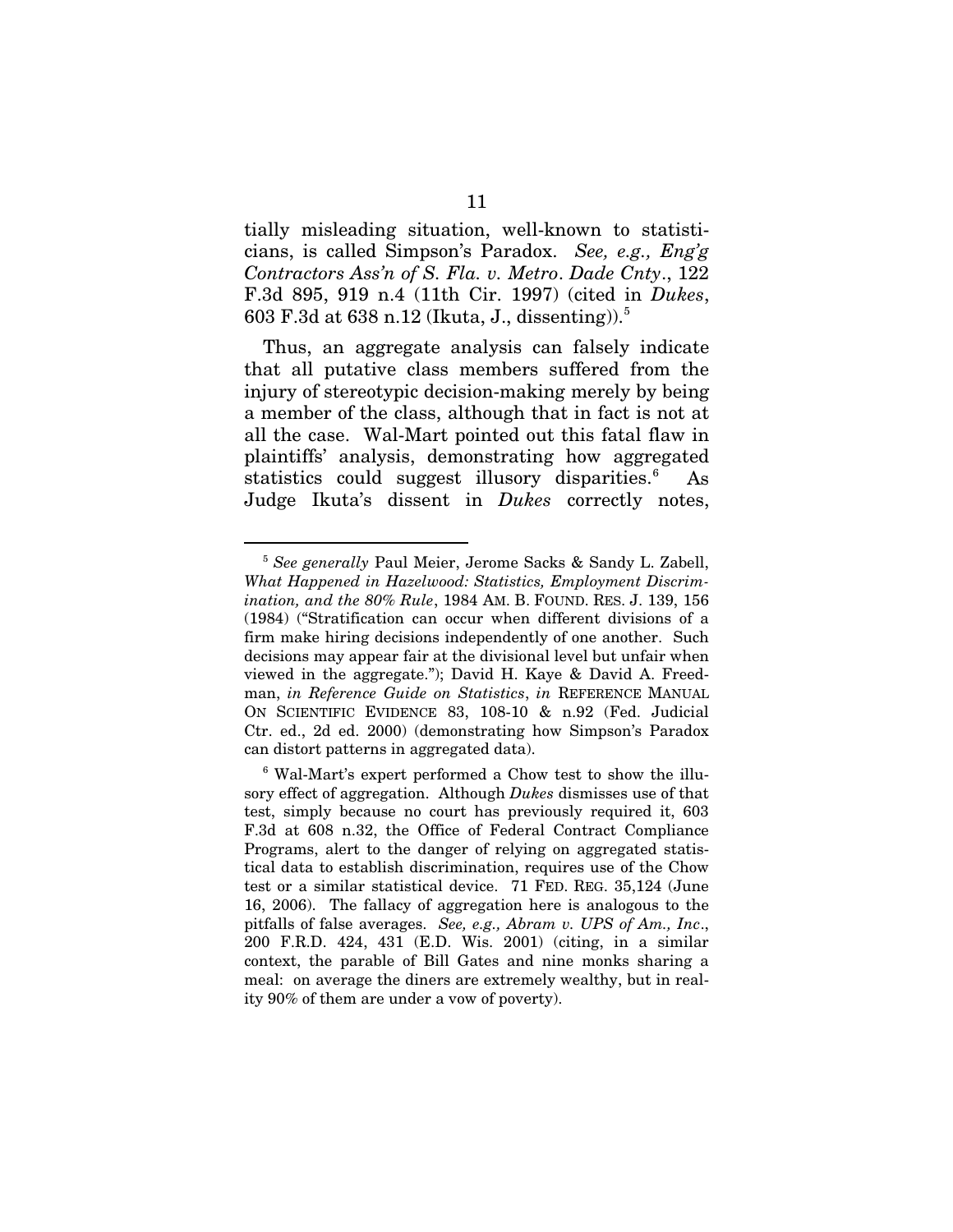"Information about disparities at the regional and national level does not establish the existence of disparities at individual stores, let alone raise the inference that a company-wide policy of discrimination is implemented by discretionary decisions at the store and district level." 603 F.3d at 637 (Ikuta, J. dissenting) (citing Marios G. Pavildes & Michael D. Perlman, *How Likely Is A Simpson's Paradox?*, 63 AM. STATISTICIAN 226, 230 (2009)).<sup>[7](#page-20-0)</sup>

Thus, while "a general policy of discrimination *conceivably* could justify a class … *if* the discrimination manifested itself in … *promotion practices in the same general fashion*," *Falcon*, 457 U.S. at 159 n.15 (emphasis added), a practice of local decision-making that reveals no evidence of a statistically significant disparity precludes any genuine finding of a "general manifestation" and disproves the general application of plaintiffs' cognitive bias theory. *See Morgan v. UPS*, 380 F.3d 459, 464 (8th Cir. 2004) ("[D]iscrimination in some districts and not in others tends to defeat the argument that discrimination was [the employer's] nationwide standard operating procedure."). *See generally* Daniel S. Klein, *Bridging the Falcon Gap: Do Claims of Subjective Decisionmaking In Employment Discrimination Class Actions Satisfy The Rule 23(a) Commonality and Typicality Requirements?*, 25 REV. LITIG. 131, 170 (2006) (improper to base class certification on statistics aggregated at a higher level than the decision-making level).

<span id="page-20-0"></span> <sup>7</sup> Whether Wal-Mart's decisions occurred at the store level or the in-store department level, there is nothing to indicate that relevant employment decisions occurred at the regional level, which is the lowest level at which the plaintiffs chose to aggregate the statistics. *Dukes*, 603 F.3d at 604 (noting that plaintiffs' statistician, Dr. Drogin, "analyzed data at a regional level").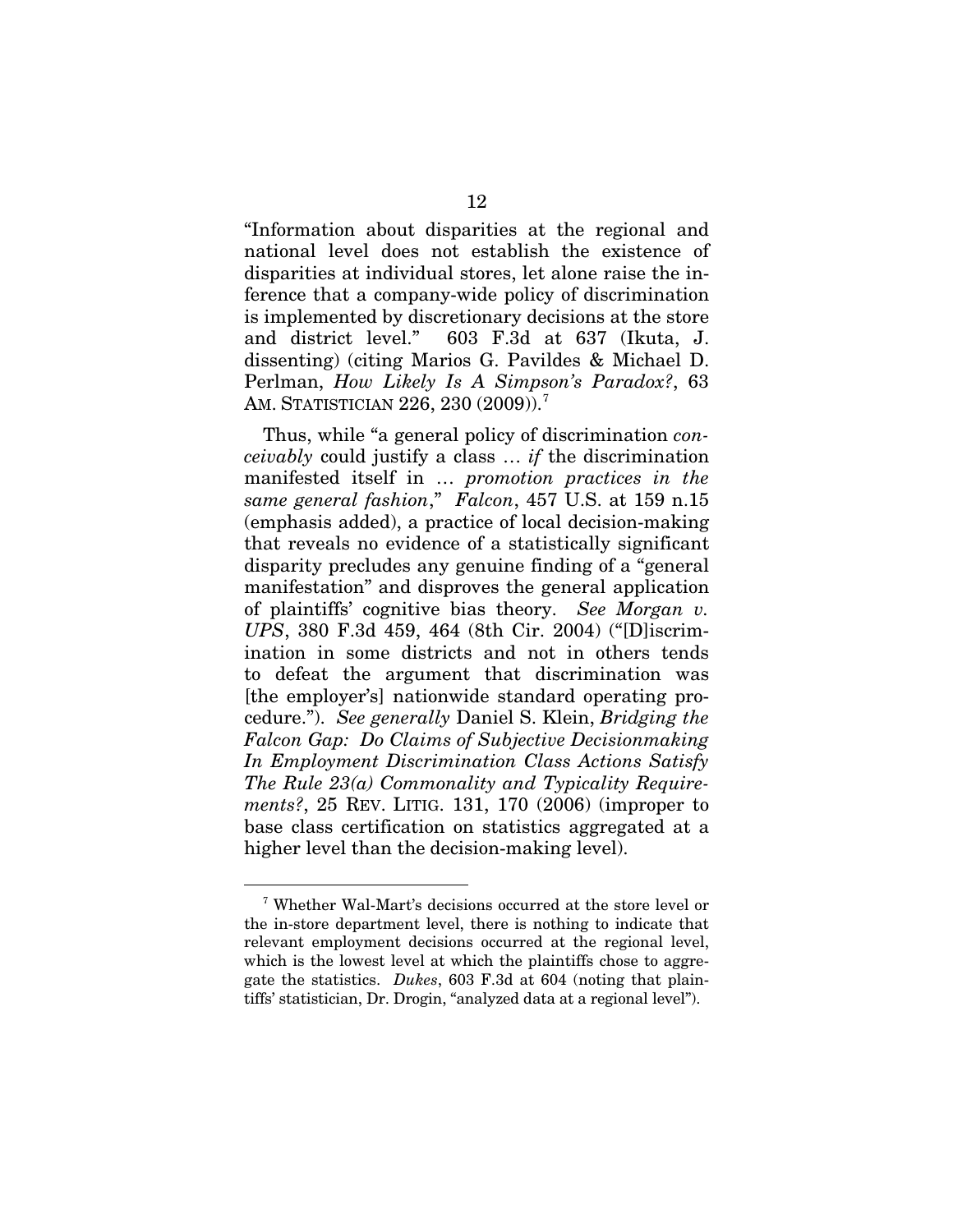The district court below abused its discretion in finding commonality on the basis of plaintiffs' aggregated analysis, and the Ninth Circuit erred in affirming this finding and deferring to a later stage the question of the appropriate level for statistical analysis. Answering this question at the class certification stage is central to determining whether the plaintiffs' statistical analysis supports a finding of commonality and equitable relief for any appropriate class as a whole, and would not be, as *Dukes*  contends, 603 F.3d at 607 & n.30, an impermissible evaluation of expert opinions on the merits.

#### **2. Improper Reliance On External Labor Market Benchmarks**

*Dukes* similarly fails to recognize the wide divide between theory and fact in addressing the plaintiffs' attempt to reinforce their aggregate statistics with an expert opinion by Dr. Marc Bendick. The Bendick "benchmark" study contended that women were under-represented within Wal-Mart's management ranks as compared to their presence at certain selected retailers. *Dukes* uncritically accepts this study as supporting class certification, using Dr. Bendick's tenuous logic that " 'if retail chains comparable to Wal-Mart are successfully employing women at some rate, then women are presumably available, interested, and qualified to hold comparable positions at Wal-Mart at a similar rate.' " 603 F.3d at 604 n.27 (quoting Dr. Bendick's testimony). $8$ 

<span id="page-21-0"></span> <sup>8</sup> Applying a similarly loose standard for class certification, the district court in *Ellis v. Costco* found that "Dr. Bendick's analysis, *while not without its flaws*, presents a sufficient foundation for his conclusion that women are underrepresented at these positions relative to women at comparable companies." 240 F.R.D. at 638 (emphasis added).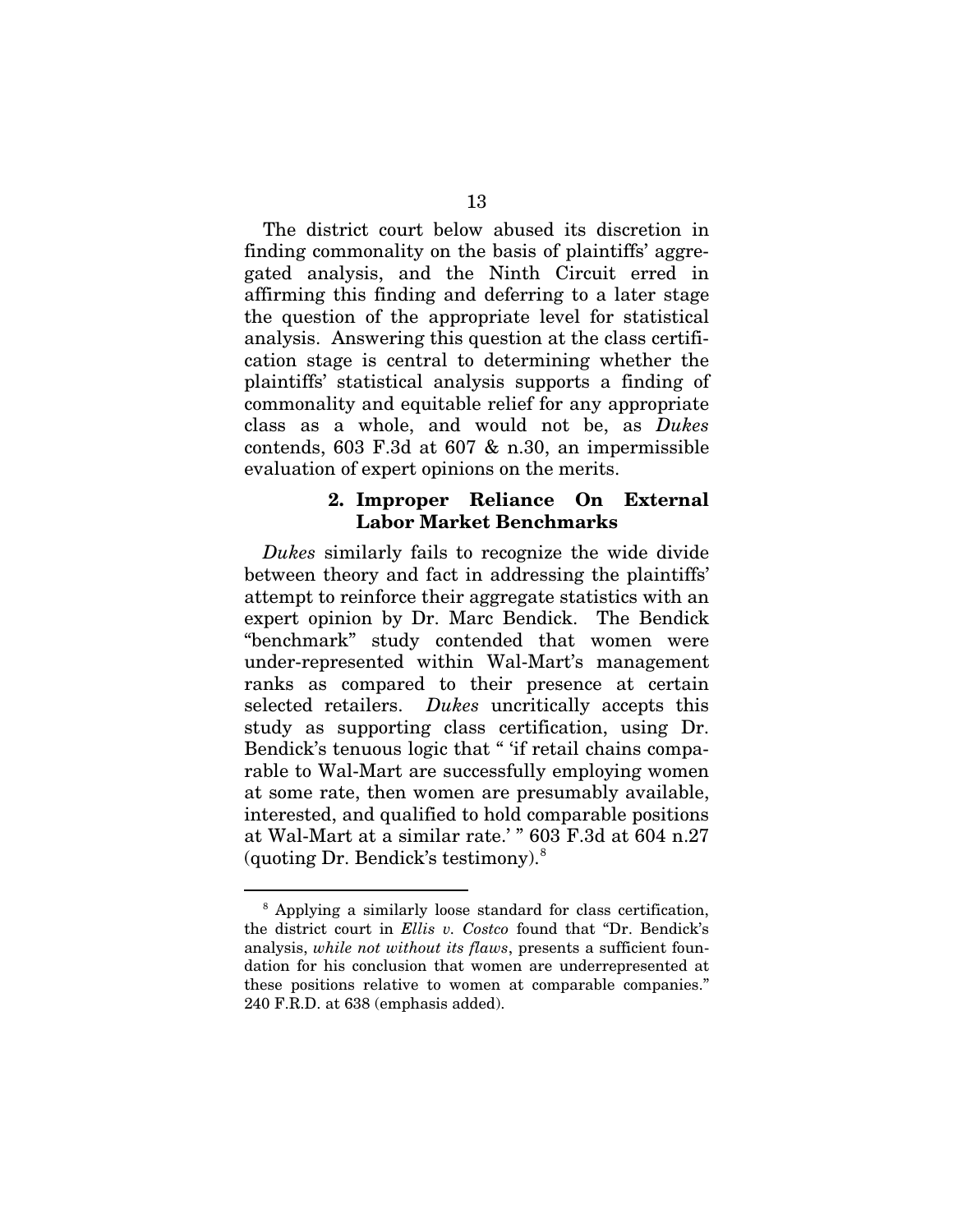The Bendick benchmarks, analyzing Wal-Mart's workforce in light of *external* labor markets, were fundamentally flawed, because where, as here, the defendant employer promotes from within, the relevant pools are *internal* pools, not external pools such as those measured by the Bendick benchmarks. Decisions from several Circuits, including prior rulings of the Ninth Circuit, have recognized this point. *E.g., Paige v. California*, 291 F.3d 1141 (9th Cir. 2002); *Morgan v. UPS*, 380 F.3d 459 (8th Cir. 2004). Thus, just as plaintiffs' aggregate statistics systematically mask the evidence that gender disparities are lacking in individual managers' decisions, the Bendick benchmarks (i) circumvented Wal-Mart's evidence that it promoted women in line with female availability in the internal candidate pool<sup>[9](#page-22-0)</sup> and (ii) "failed to provide information derived from the level at which promotion and pay decisions were actually made." *Dukes*, 603 F.3d at 638 n.13 (Ikuta, J., dissenting).

In *Paige v. California*, California Highway Patrol ("CHP") officers alleging race discrimination in promotions sought to compare the percentage of black CHP officers to the percentage of black law enforcement personnel in the California labor market. 291 F.3d at 1143. The Ninth Circuit rejected this reliance on an external labor pool, instead of an internal candidate pool, to show discrimination in promotions, notwithstanding plaintiffs' argument that the inter-

<span id="page-22-0"></span> <sup>9</sup> Bendick Dep. 51:20-52:11, 54:14-25, 196:18-197:3 & Exs. 5, 6; Scott Decl. ¶¶ 11, 14; Haworth Decl. ¶ 314 (chart) (all cited in Wal-Mart's Motion to Strike Declaration of Marc Bendick, Jr. Ph.D., ECF Docket No. 265, at 12:1-7, App. 33a) ("Bendick Motion to Strike"). As to the Haworth Decl., *see also* App. 1557- 1558a.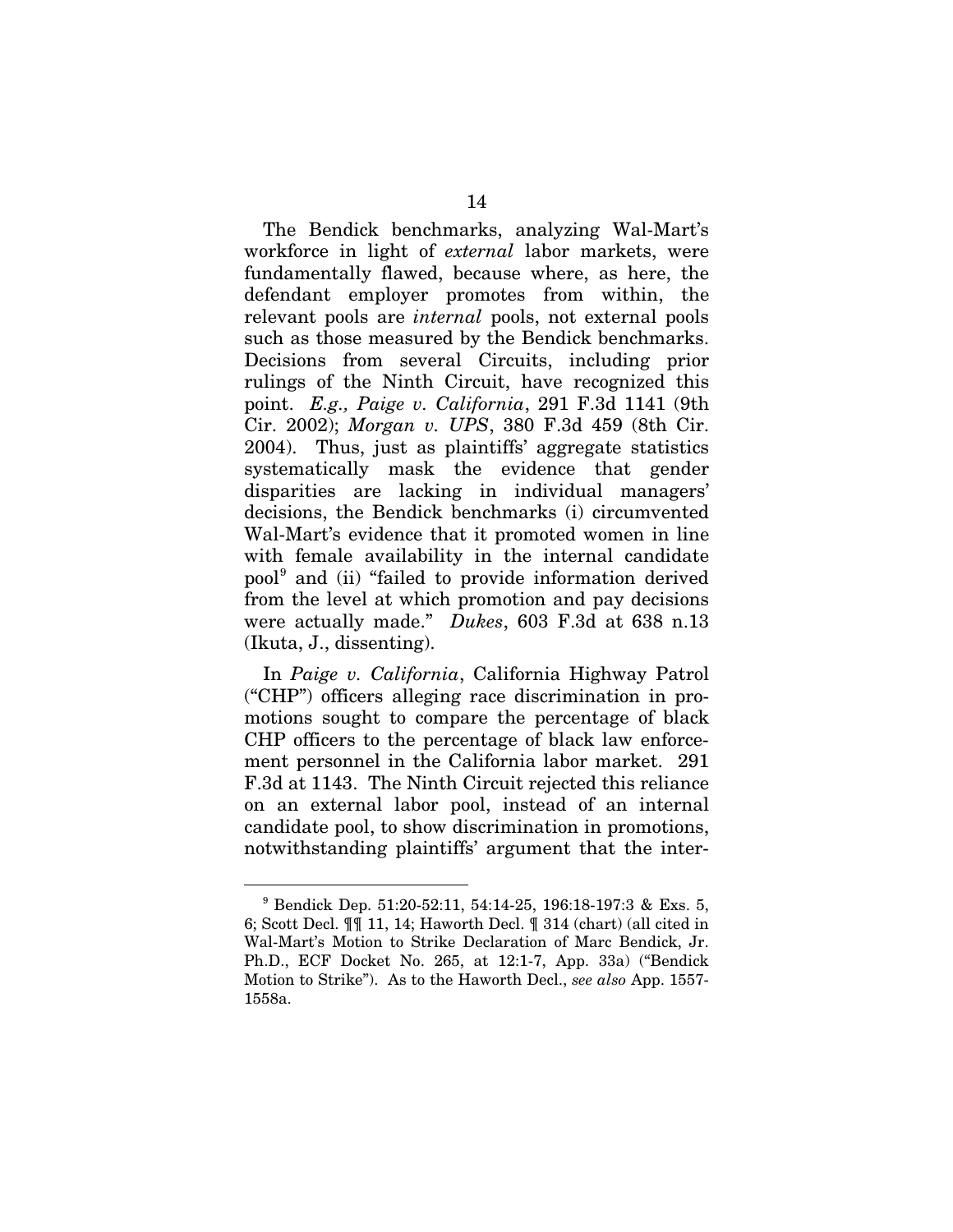nal pool was tainted by discrimination in hiring. *Id*. at 1145. The Ninth Circuit held that plaintiffs could not rely on the proposed external pool, because the plaintiffs lacked standing to challenge hiring decisions. Rather, the plaintiffs could compare themselves only against an internal pool of incumbent employees who, by definition, were already hired. *Id*. at 1146-47. This reasoning applies here *a fortiori*, where discrimination in hiring is not at issue.

Similarly, the Eighth Circuit in *Morgan v. UPS* rejected the plaintiffs' reliance on external labor markets to challenge failures to promote. The *Morgan* plaintiffs offered expert opinion that the percentage of UPS's black division managers was significantly below the representation of blacks in the general population. The Eighth Circuit rejected this opinion because "[t]he relevant inquiry was whether promotions from center to division manager were racially discriminatory, taking into account the proper pool of available qualified employees." 380 F.3d at 465.

The Bendick benchmarks—focused on *external* labor pools instead of the uniquely relevant *internal* labor pool of Wal-Mart employees available for promotion—is the same sort of overbroad bottom-line statistical comparison rejected in *Paige* and *Morgan*. Two Circuits have specifically rejected Bendick benchmarks for relying upon inapposite labor  $\rm{marks.}^{10}$  $\rm{marks.}^{10}$  $\rm{marks.}^{10}$ 

<span id="page-23-0"></span> <sup>10</sup> In *United States v. City of Miami*, 115 F.3d 870, 873-74 (11th Cir. 1997), the Eleventh Circuit reversed the lower court's erroneous reliance on Dr. Bendick's "benchmark" analysis to prove promotion discrimination: "Bendick's analysis did not take into account the number of qualified minorities and women interested in promotion at each promotional rank. He declined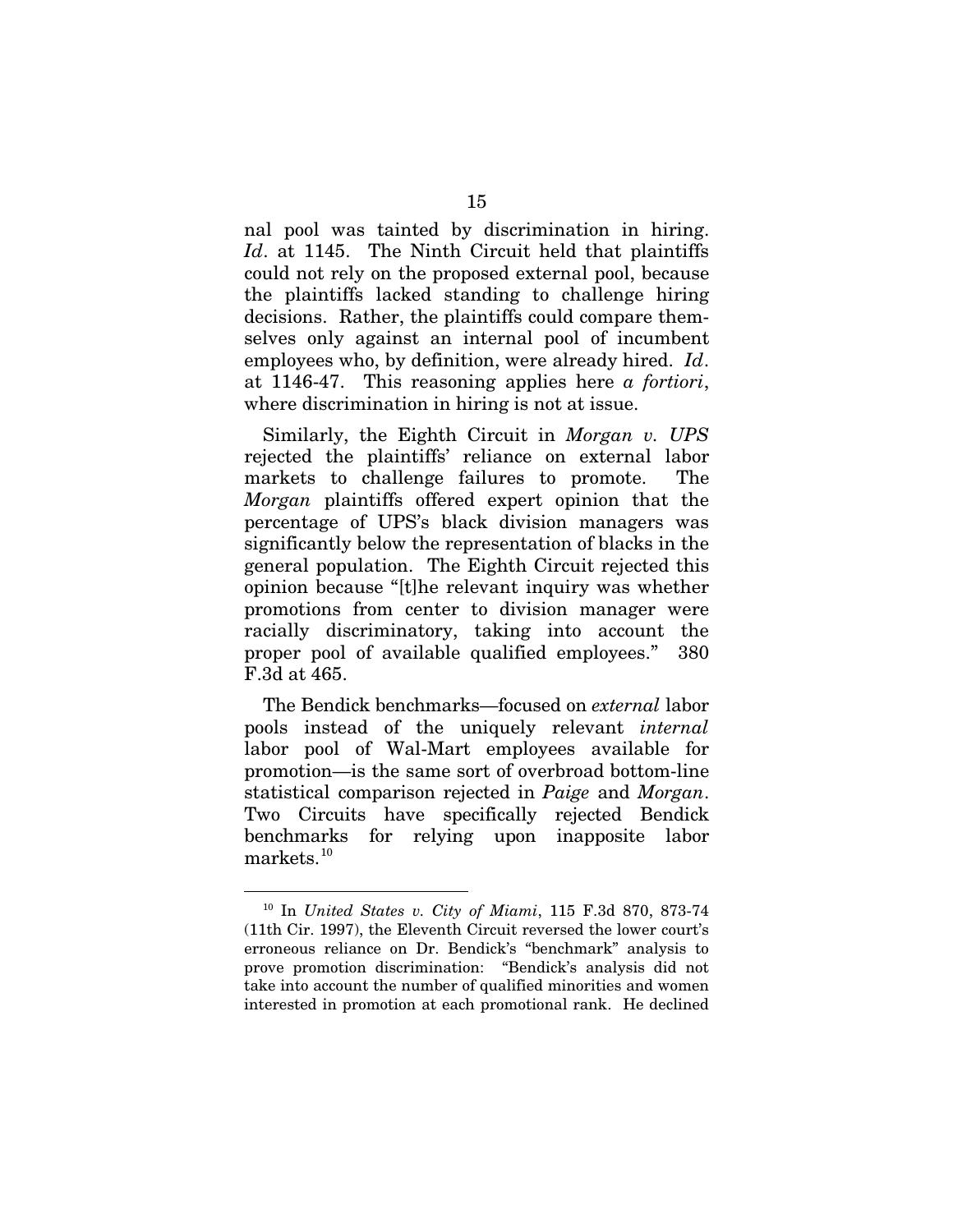*Dukes* thus erred in accepting as evidence of commonality benchmarks that reveal nothing about the promotion decisions of individual Wal-Mart managers and thus fail to demonstrate commonality or to support injunctive relief with respect to the class as a whole.

- **C.** *Dukes* **Improperly Finds Sufficient "Commonality" Based On A Theory That Delegating Decision-Making To Local Managers Created A Conduit For Unconscious Bias**
	- **1. No "Rigorous Analysis" Links Plaintiffs' Abstract Causation Theory With The Actual Facts To Justify Finding The Requisite Commonality**

Plaintiffs argue that Wal-Mart's practice of delegating pay and promotion decisions to local managers, without adequate bureaucratic oversight, fostered discrimination because "subjective and discretionary" decisions are "vulnerable to gender bias." [11](#page-24-0) Reasoning backwards from a conclusion of

-

<span id="page-24-0"></span><sup>11</sup> Bielby Decl.  $\mathcal T$  63: "I have concluded that subjective and discretionary features of the company's personnel policy and practice make decisions about compensation and promotion vulnerable to gender bias. ... Personnel policy and practice at Wal-Mart as implemented in the field has features *known to be vulnerable* to gender bias. Discretionary and subjective elements of Wal-Mart's personnel system and inadequate oversight and

to measure the interest of women in various Department jobs and improperly assumed that all employees would seek promotion upon eligibility at the same rate as their percentage in the general population." *See also Middleton v. City of Flint*, 92 F.3d 396, 406-08 (6th Cir. 1996) (finding that lower court erred in adopting Bendick's labor pool statistics, which were "incomplete" and contained "conclusory assumptions" that had "no basis in the law").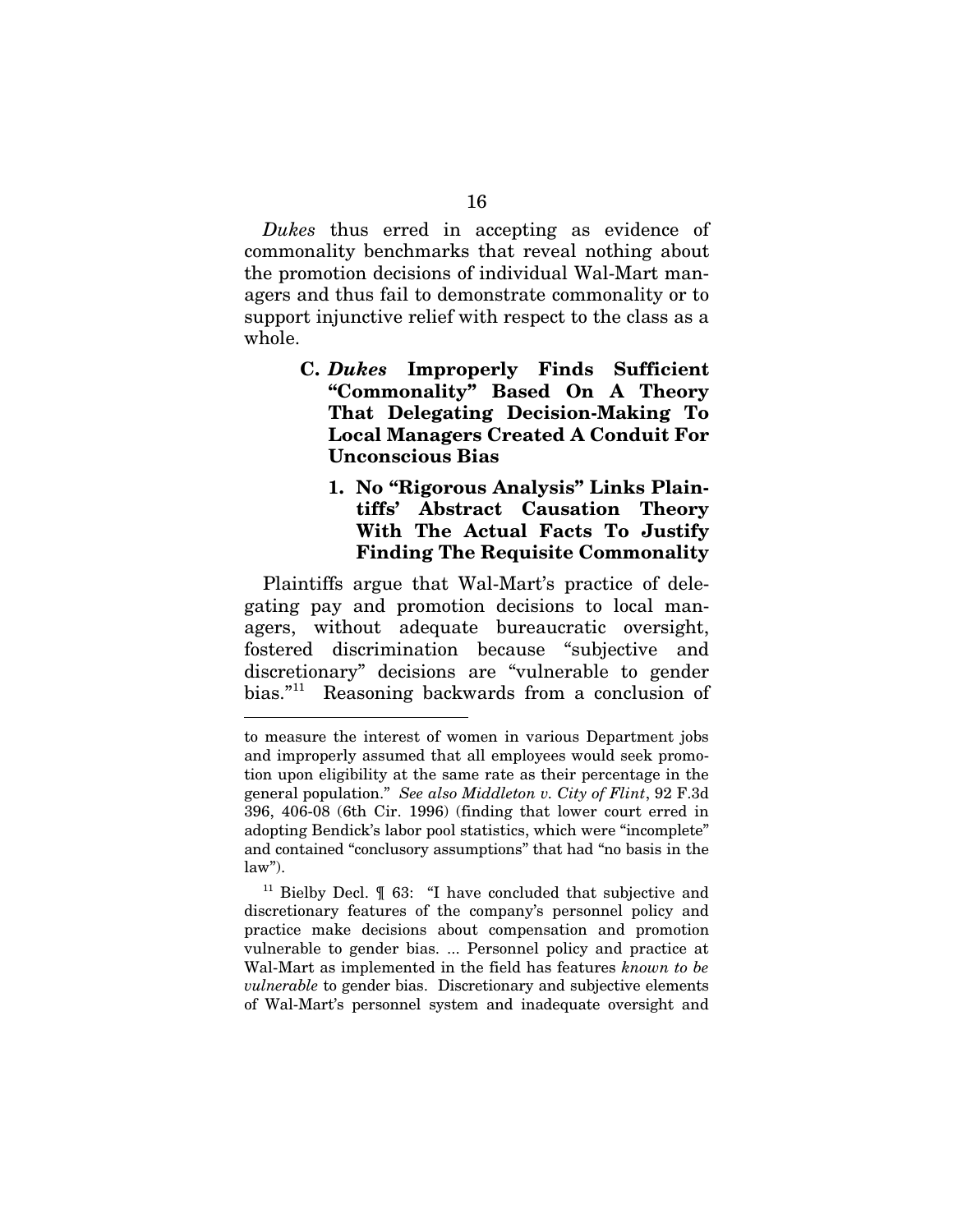bias drawn from aggregated statistics—which overlooks the absence of significant disparities in the decision-making by local managers—plaintiffs theorize that Wal-Mart's policy of delegation acts as a "conduit" for diverse, independent local decisions, to establish a harm common to all class members.

But just as plaintiffs' aggregate statistical analysis conceals the absence of evidence that women suffered disproportionately from local decision-making, plaintiffs' sociological theory of causation does not indicate whether subjectivity allowed stereotypic decisions by local decision-makers to harm women in a pervasive manner.

Simply put, a centralized decision to allow decentralized decision-making is, by itself, neither evidence of causation nor a basis for finding commonality. Thus, plaintiffs' expert Dr. Bielby could not determine whether 0.5%, 5%, 50%, or 95% of Wal-Mart's employment decisions resulted from stereotypic thinking.[12](#page-25-0) Dr. Bielby could not opine as to "how regularly stereotypes play a meaningful role in employment decisions at Wal-Mart," simply because the limitations of his science do not allow him to connect theory to the facts of the case. His opinion thus leaves "too great an analytical gap between the [facts of the case] and the opinion proffered." *General Elec. Co. v. Joiner*, 522 U.S. 136, 146 (1997) (Breyer,

-

ineffective anti-discrimination efforts *contribute* to disparities between men and women in their compensation and career trajectories at the company." App. 577a (emphasis added).

<span id="page-25-0"></span> $12$  Bielby Dep. 87:19-88:12, 161:25-162:12, 370:17-371:3 (cited in Wal-Mart's Motion to Strike Declaration, Opinion and Testimony of Plaintiff's Expert William T. Bielby, Ph.D., Ninth Cir. ECF Docket No. 263 at 9:11-16, App. 33a) ("Bielby Motion to Strike").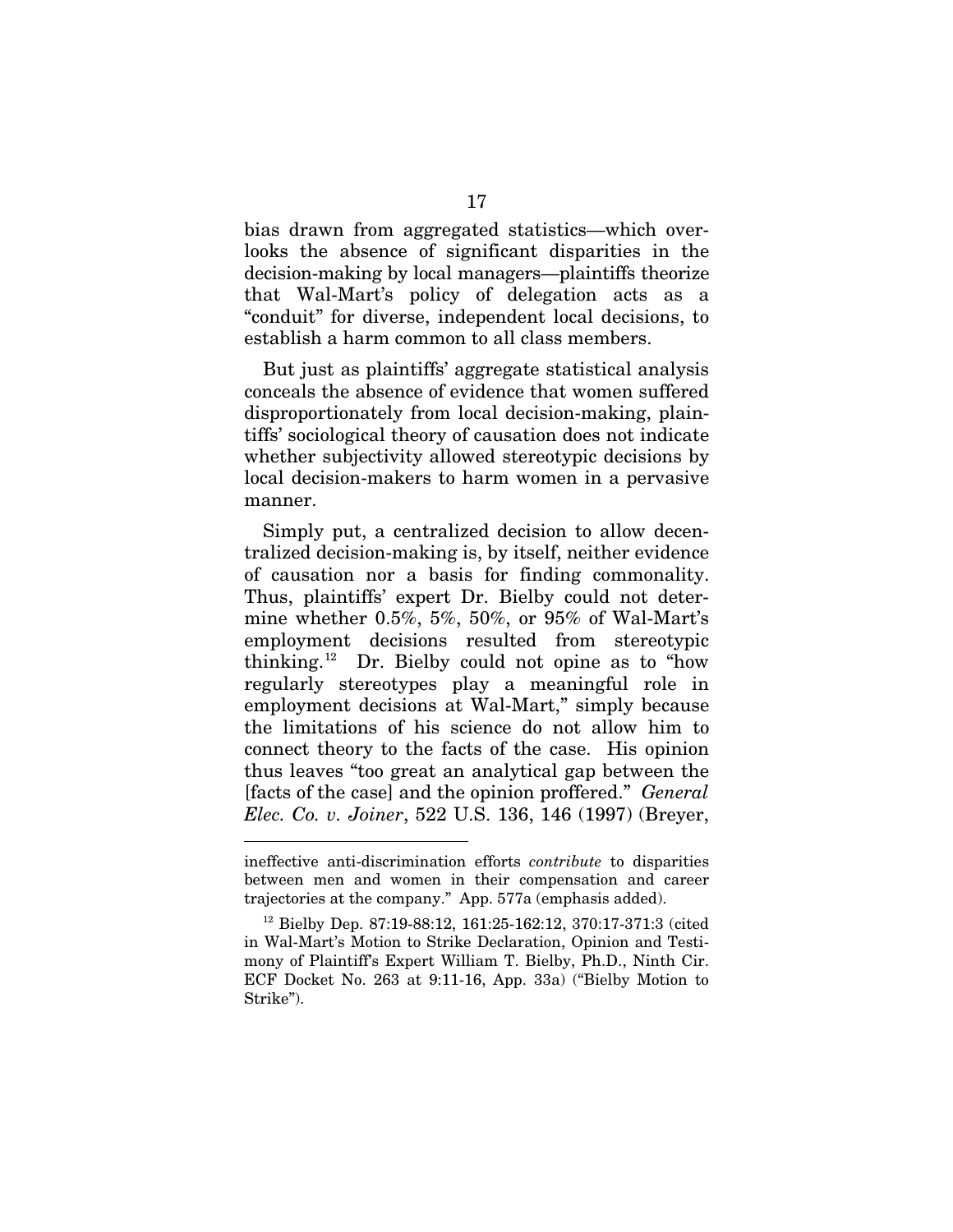J., concurring).[13](#page-26-0) *Dukes* errs in affirming the district court's finding of sufficient commonality under Rule 23(a), as a basis for class certification under Rule  $23(b)(2).<sup>14</sup>$  $23(b)(2).<sup>14</sup>$  $23(b)(2).<sup>14</sup>$ 

The generality of Dr. Bielby's opinion—that the subjective elements inherent in managerial decisions make them "vulnerable" to stereotypic thinking adverse to women—does not acknowledge the potentially dispositive facts that, as he elsewhere concedes,  $^{15}$  $^{15}$  $^{15}$ would mitigate or entirely "erase" the asserted effects of that kind of thinking. Those facts include (i) the extent to which a Wal-Mart manager possesses accurate "individuating" information" about employees,  $16$ 

<span id="page-26-2"></span><sup>15</sup> Bielby Dep. 323:9-20, 328:20-329:1, 340:13-17 (cited in Bielby Motion to Strike at 9:2-10, App. 33a).

<span id="page-26-0"></span> <sup>13</sup> *See also Domingo ex rel. Domingo v. T.K*., 289 F.3d 600, 607 (9th Cir. 2002) (no abuse of discretion to exclude opinion "connected to existing data only by the *ipse dixit* of the expert") (internal citations omitted); *Marmo v. Tyson Fresh Meats*, 457 F.3d 748, 758 (8th Cir. 2006) (excluding expert from testifying on causation based on analytical flaws); *Astra Aktiebolag v. Andrx Pharm*., 222 F. Supp. 2d 423, 488 (S.D.N.Y. 2002) ("where the proffered testimony is based on a methodology transposed from one area to a completely different context, and there is no independent research supporting the transposition, the 'fit' requirement [in *Daubert*] may not be satisfied").

<span id="page-26-1"></span> $14$  Costco's point obtains regardless of whether a Rule 23 "rigorous analysis" requires a *Daubert* hearing. While that is the correct view, *e.g., Am. Honda Motor Co. v. Allen*, 600 F.3d 813, 815-16 (7th Cir. 2010) ("[T]he district court must perform a full *Daubert* analysis before certifying the class if the situation warrants."), Dr. Bielby's testimony, on its face, simply does not support a finding of commonality.

<span id="page-26-3"></span><sup>&</sup>lt;sup>16</sup> Proponents of cognitive bias theory recognize, as they must, that the more "individuating information" a decision-maker has about someone, the weaker is the influence of any stereotype. E.g., Susan T. Fiske & Steven L. Neuberg, *A Continuum of*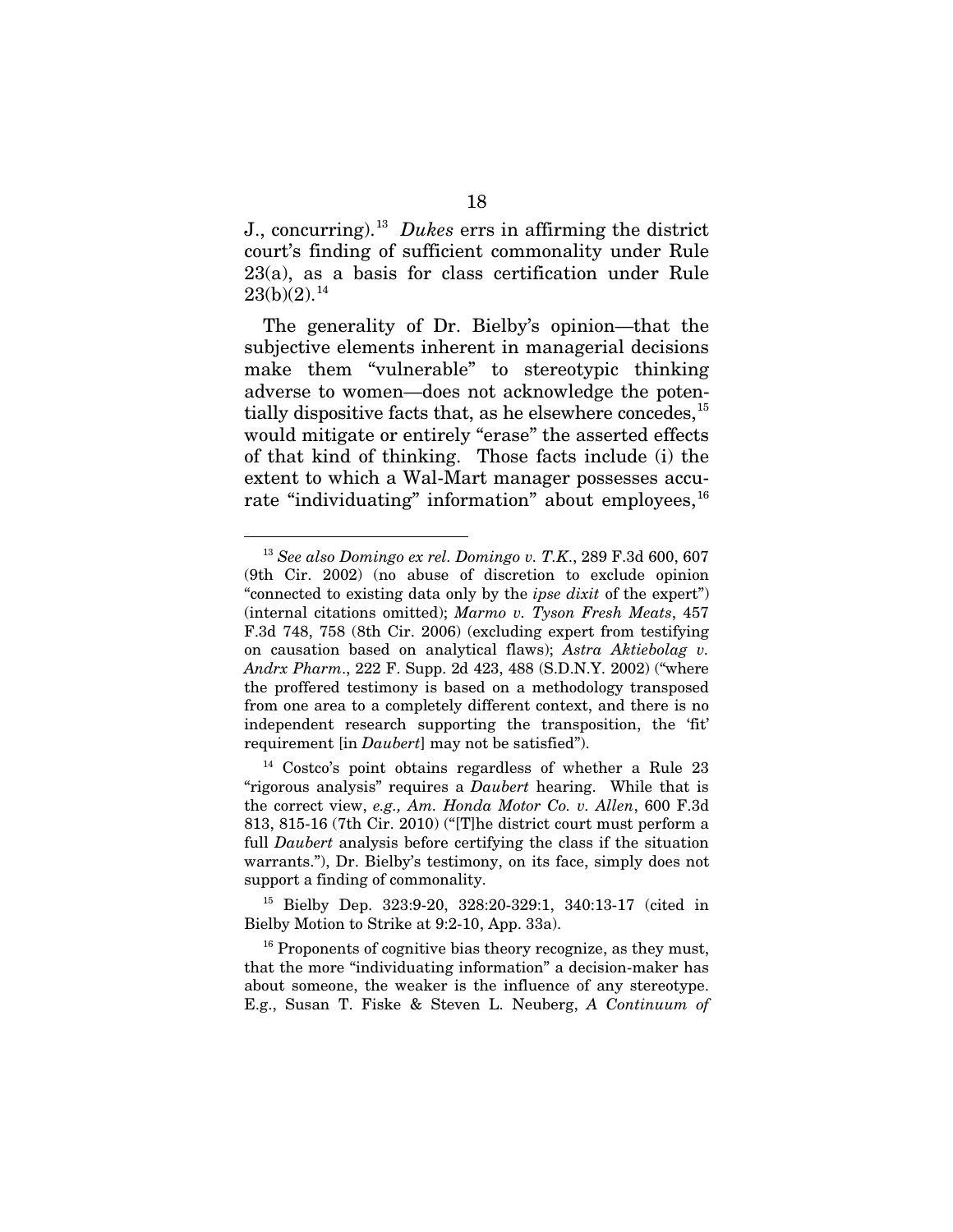(ii) the opportunity the manager has to make a considered judgment, (iii) the incentives the manager has to make the right, job-related decision, and (iv) the diverse abilities, characteristics, or experiences that exist among individual managers that may affect the "automaticity" of their cognitive perceptions. $17$ Further, Dr. Bielby shows no interest in knowing whether a statistical analysis of employment decisions by individual store managers would show a pervasive gender disparity. For his purposes that evidence is beside the point. Similarly, the Ninth Circuit and district court, in applying what purported to be a "rigorous analysis," found it unnecessary to consider that evidence.

Accordingly, as long as courts follow *Dukes* in embracing the self-limited theory of stereotypic decision-making, Dr. Bielby's form declaration will supply a ready-made template that, combined with sufficiently aggregated statistics, will facilitate Rule  $23(b)(2)$  class certification in any industry where operations are widely distributed and local decision-

-

*Impression Formation, From Category-Based to Individuating Processes: Influences of Information and Motivation on Attention and Interpretation*, 23 ADVANCES IN EXPERIMENTAL SOC. PSYCHOL. 1 (Academic Press, 1990); Ziva Kunda & Paul Thagard, *Forming Impressions From Stereotypes, Traits, and Behaviors: A Parallel-Constraint-Satisfaction Theory*, 103(2) PSYCHOL. REV. 284 (1996).

<span id="page-27-0"></span> $17$  The greater the cognitive ability of the decision-maker, the weaker the influence of possible stereotype. *E.g*., Susan T. Fiske, *Stereotyping, Prejudice and Discrimination*, THE HAND-BOOK OF SOCIAL PSYCHOLOGY 357, 365 (4th ed. 1998) (cited generally in Bielby Decl. ¶¶ 29, 32, App. 539a, 543a); Sam G. McFarland & Zachary Crouch, *A Cognitive Skill Confound on the Implicit Association Test*, 20(6) SOCIAL COGNITION 483 (2002).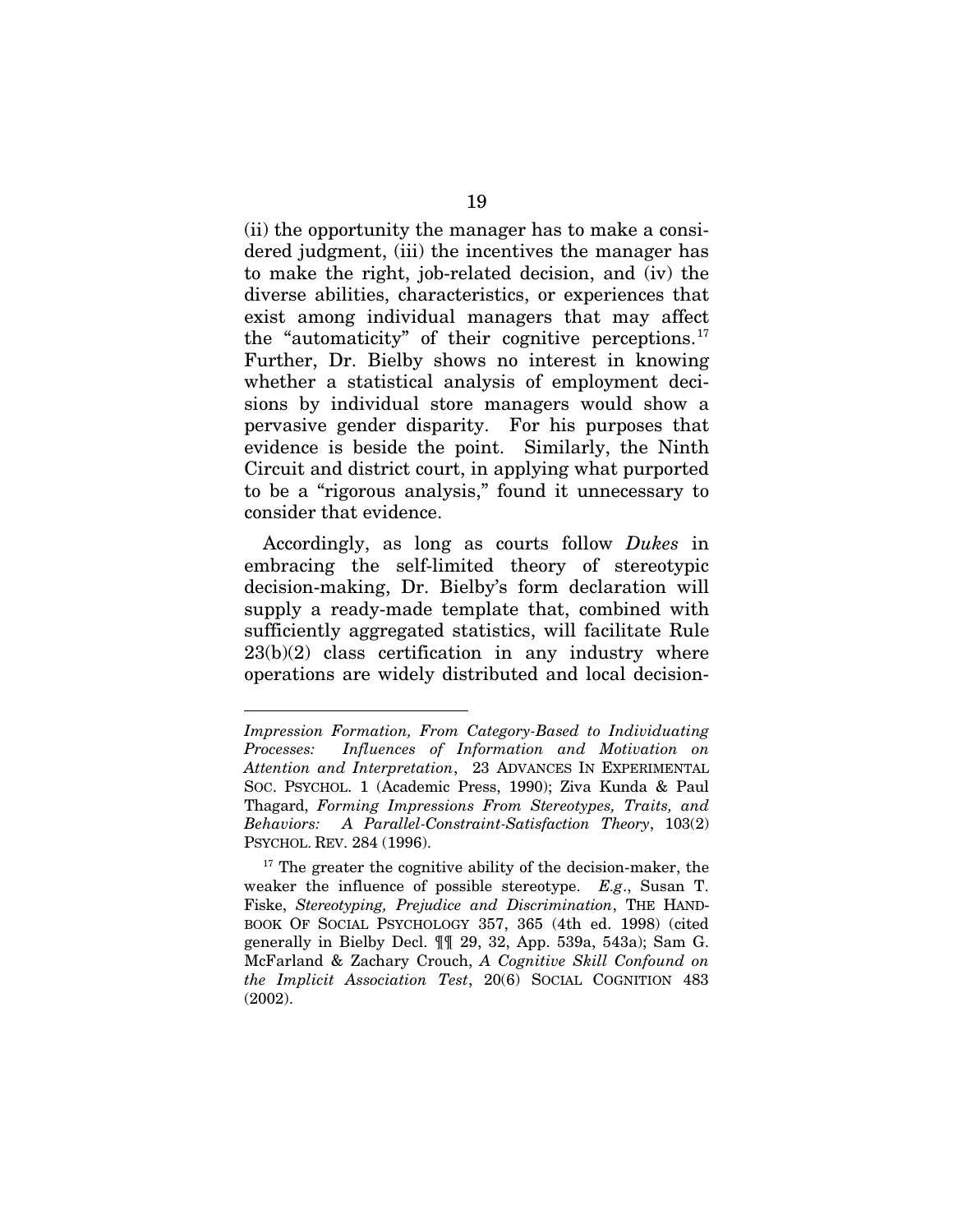making is an essential feature of an effective busi-ness model.<sup>[18](#page-28-0)</sup> Because "[i]t is completely unrealistic to assume that unlawful discrimination is the sole cause of people failing to gravitate to jobs and employers in accord with the laws of chance," *Watson*, 487 U.S. at 992-93, employers with decentralized business models will have few avenues available to escape a Bielby-enabled certification order, other than resorting to surreptitious quotas to ensure that all decisional outcomes affecting women and minorities fall within 1.96 standard deviations of the mean.

### **2. Social Framework Analysis Does Not Cure The Disconnect Between Dr. Bielby's Opinion And Facts at Wal-Mart**

Dr. Bielby cites case studies that say nothing relevant about the behavior of Wal-Mart managers or about retail managers in general. Dr. Bielby did not perform his own investigations to support his

<span id="page-28-0"></span><sup>&</sup>lt;sup>18</sup> Thus, Dr. Bielby's declaration mirrors reports that he has submitted in dozens of other cases propounding the same theory. *See* Bielby Motion to Strike at 1 n.1, App. 33a, (citing Exhibit D of the Declaration of Neal D. Mollen in Support, comparing Dr. Bielby's report in *Dukes* with his reports in other cases). *See also* Gregory Mitchell, *Good Causes and Bad Science*, 63 VAND. L. REV. 133, 133-46 (2010) ("As of 2004, Dr. Bielby alone had testified in more than fifty cases, offering casespecific opinions similar to those he offered in *Dukes*.") (citing Justin Scheck, *Expert Witness Helps Launch Employment Law Industry*, THE RECORDER, Oct. 23, 2004, at 1); Michael Orey, "White Men Can't Help It," BUSINESS WEEK ONLINE, May 15, 2006, *available at* http://www.Businessweek.com/magazine/ content/06\_20/b3984081.htm (noting that Dr. Bielby has been a plaintiffs' expert in dozens of major cases, including class actions against Wal-Mart, FedEx, Johnson & Johnson, Cargill, and Morgan Stanley).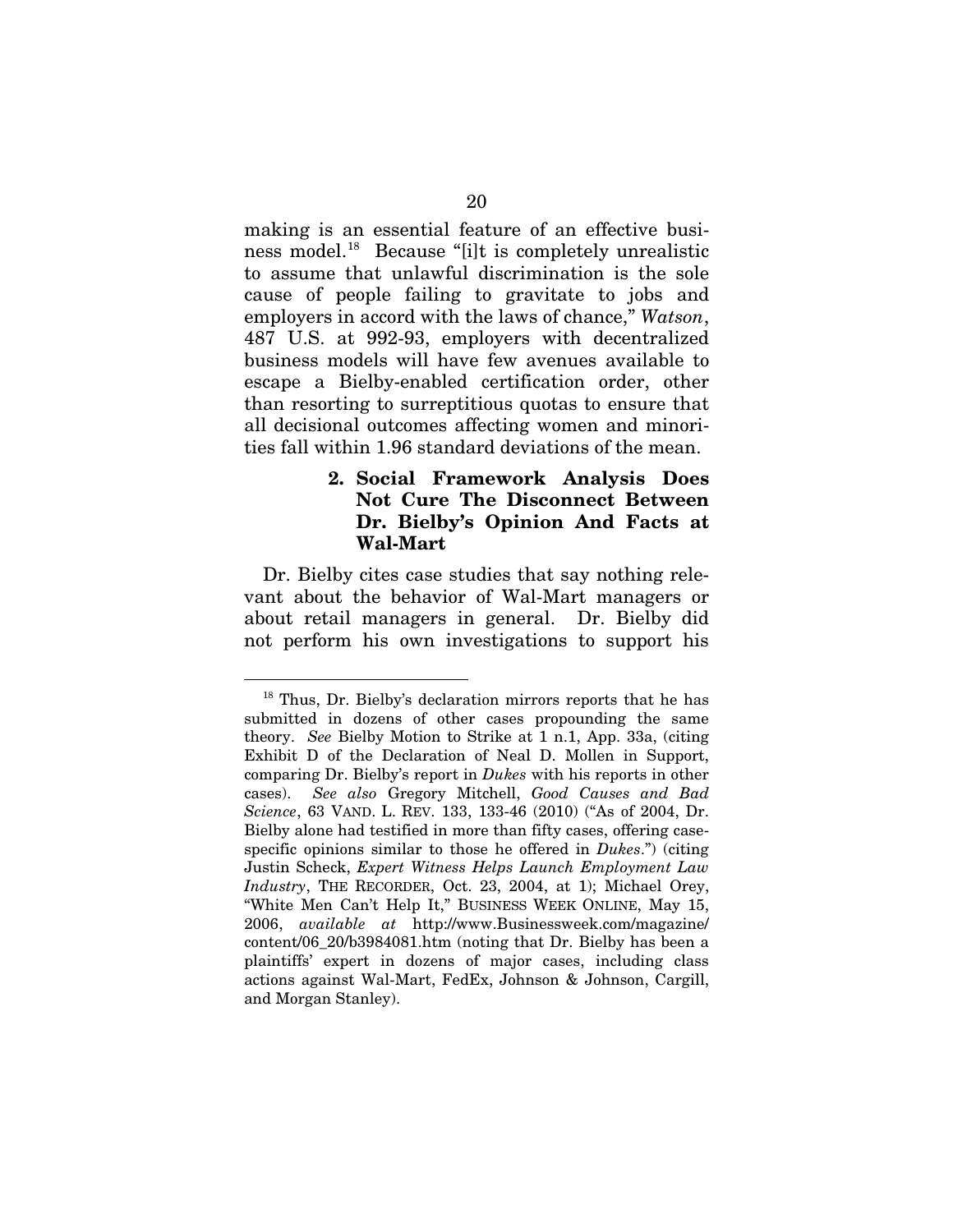opinion, and cited no experiments conducted in an industrial setting, much less in a workplace comparable to Wal-Mart's.<sup>19</sup> Further, the laboratory experiments he cites merely support a theory of "automatic cognitive bias" as a general trait that causes human beings to take a "cognitive shortcut" in stranger-tostranger encounters by using stereotypes to fill in the blanks of what they do not know about a stranger. $^{20}$  $^{20}$  $^{20}$ Yet according to the approach now ordained in *Dukes*, Dr. Bielby can apply his theory *a priori*, without any distractions arising from the actual facts present at Wal-Mart. He thus need not search for empirical evidence. Rather, he can simply opine abstractly that subjective decision-making in the Wal-Mart workplace, or in any other workplace, is

<span id="page-29-0"></span><sup>&</sup>lt;sup>19</sup> Dr. Bielby admitted that he had not conducted laboratory research of his own (Bielby Dep. 33:20-34:15, cited in Bielby Motion to Strike at 9 n.15, App. 33a) and had not assessed Wal-Mart managers' exercise of their discretion (Bielby Dep. 128:20- 25, cited in Bielby Motion to Strike at 9 n.15, App. 33a).

<span id="page-29-1"></span><sup>&</sup>lt;sup>20</sup> Bielby Decl.  $\parallel$  32: "A large body of research demonstrates that the tendency to invoke gender stereotypes in making judgments about people is spontaneous and automatic. As a result, people are often unaware of how stereotypes affect their perceptions and behavior, and individuals whose personal beliefs are relatively free of prejudice or bias are susceptible to stereotypes in the same ways as people who hold a personal animosity towards a social group." App. 542a-543a. See articles cited in Bielby Decl. ¶¶ 39, 34, App. 539a n.38, 545a n.45: Susan T. Fiske, *Stereotyping, Prejudice, and Discrimination*, *in* THE HANDBOOK OF SOCIAL PSYCHOLOGY 357, 364-75 (4th ed. 1998); Linda Hamilton Krieger, *The Content of Our Categories: A Cognitive Bias Approach To Discrimination and Equal Employment Opportunity*, 47 STAN. L. REV. 1161, 1198 (1995) ("In a sense, we can say that human cognitive organization predisposes us to stereotyping.").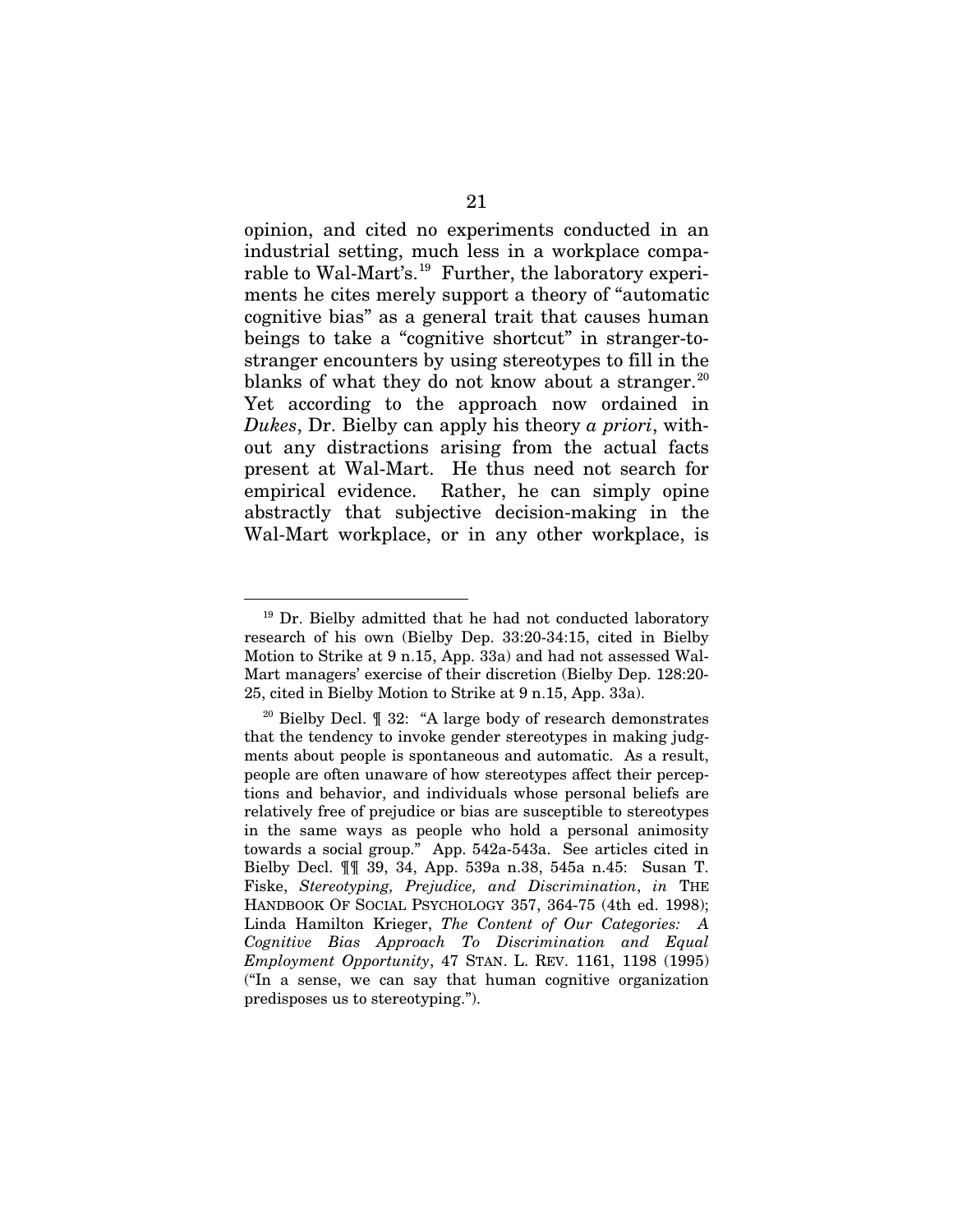inherently "vulnerable" to unconscious discrimination, regardless of the actual facts.

This theory of cognitive bias, however, tells only part of the story, as its proponents readily concede. There is no evidence that Wal-Mart promotes on the basis of stranger-to-stranger perceptions. On the contrary, Wal-Mart decision-makers possess current and accurate information about employees in the relevant work environment, including their work histories, skills, abilities, past performance, and interests. The decision-makers may have worked side by side with the same employees for years. As all researchers agree, accurate, current "individuated information" present in a workplace such as Wal-Mart's can reduce or eliminate stereotyping.<sup>[21](#page-30-0)</sup>

If pervasive statistical disparities are not manifest across the decision-makers, viewed individually, then "cognitive bias" theory does not work predicatively in the subject environment, and thus fails to supply the common causative link to support a showing of "commonality." Instead, the evidence here discloses no more than isolated individualized circumstances, not a pervasive harm visited generally on the putative class members. Dr. Bielby's opinion—the lynchpin of plaintiffs' theory of commonality endorsed in *Dukes—*ignores evidence indicating that stereo-

<span id="page-30-0"></span><sup>&</sup>lt;sup>21</sup> Bielby Dep. 198:2-16, 223:23-224:1 ("Q. [B]y providing relevant information [about individual employees], sex bias can be significantly reduced or even eliminated; isn't that right? A: Correct."). *See also* Susan T. Fiske, *Stereotyping, Prejudice, and Discrimination*, THE HANDBOOK OF SOCIAL PSYCHOLOGY, *supra* note 20, at 391 ("The good news is that people can sometimes control even apparent automatic biases and if appropriately motivated, given the right kind of information and in the right mood.").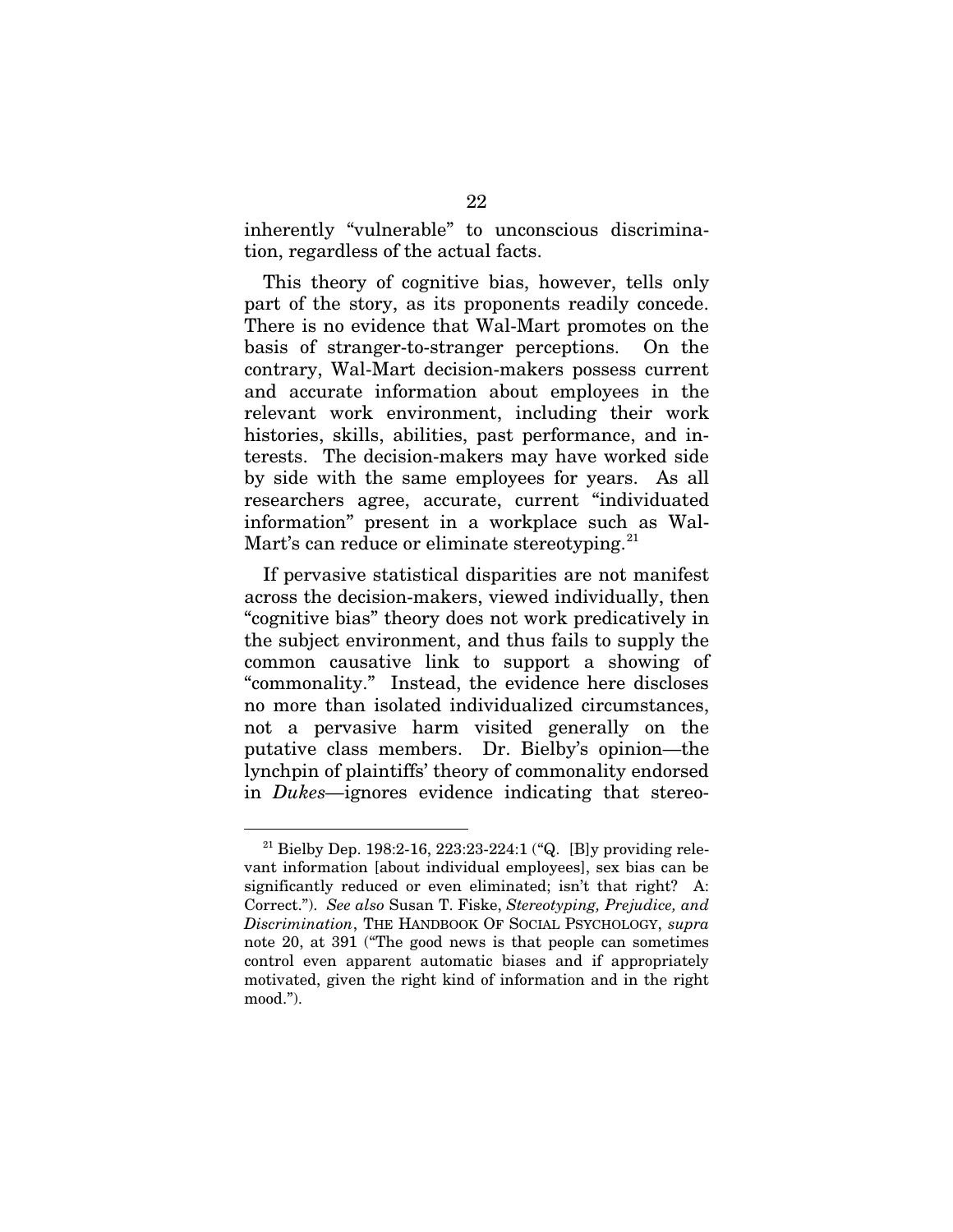typic decisions are not pervasive across the decisionmakers.

Dr. Bielby would credential his methodology by characterizing it as a type of the "social framework analysis" legitimated in SOCIAL SCIENCE IN LAW (4th ed. 1998) by John Monahan and Laurens Walker. $^{22}$ But Professors Monahan and Walker themselves have repudiated Dr. Bielby's misuse of their work. They point out that Dr. Bielby has improperly tried to link general principles of social science to the specific facts of a case, with no more scientific basis than his own subjective, selective view of the record.<sup>23</sup> This criticism of Dr. Bielby's suspect methods specifically encompasses his opinions in *Dukes v. Wal-Mart,* 

*Inc.*, 222 F.R.D. 137, 151, 153 (N.D. Cal. 2004).<sup>[24](#page-31-2)</sup> A colleague of Professors Monahan and Walker has observed, "given that [Dr. Bielby] reviewed the record using an entirely subjective analytical method after knowing the plaintiffs' statistical evidence of disparities, it is not surprising that Dr. Bielby reached conclusions supporting the plaintiffs' claims."[25](#page-31-3)

Courts have also criticized the Bielby method. In *Robinson v. Metro-North Commuter R.R.*, 175 F.R.D. 46 (S.D.N.Y. 1997), *rev'd in part on other grounds*, *Caridad v. Metro-North Commuter RR*., 191 F.3d 283

 <sup>22</sup> Bielby Decl. ¶ 8, App. 524a & n.1

<span id="page-31-1"></span><span id="page-31-0"></span><sup>23</sup> John Monahan, Laurens Walker & Gregory Mitchell, *Contextual Evidence of Gender Discrimination: The Ascendance of "Social Frameworks*,*"* 94 VA. L. REV. 1715, 1742-48 (2008).

<span id="page-31-2"></span><sup>24</sup> John Monahan, Laurens Walker & Gregory Mitchell, *The Limits of Social Framework Evidence*, 8 LAW, PROBABILITY & RISK 307, 311-14 (2009).

<span id="page-31-3"></span><sup>25</sup> Gregory Mitchell, *Good Causes and Bad Science*, 63 VAND. L. REV. 133, 137 (2010).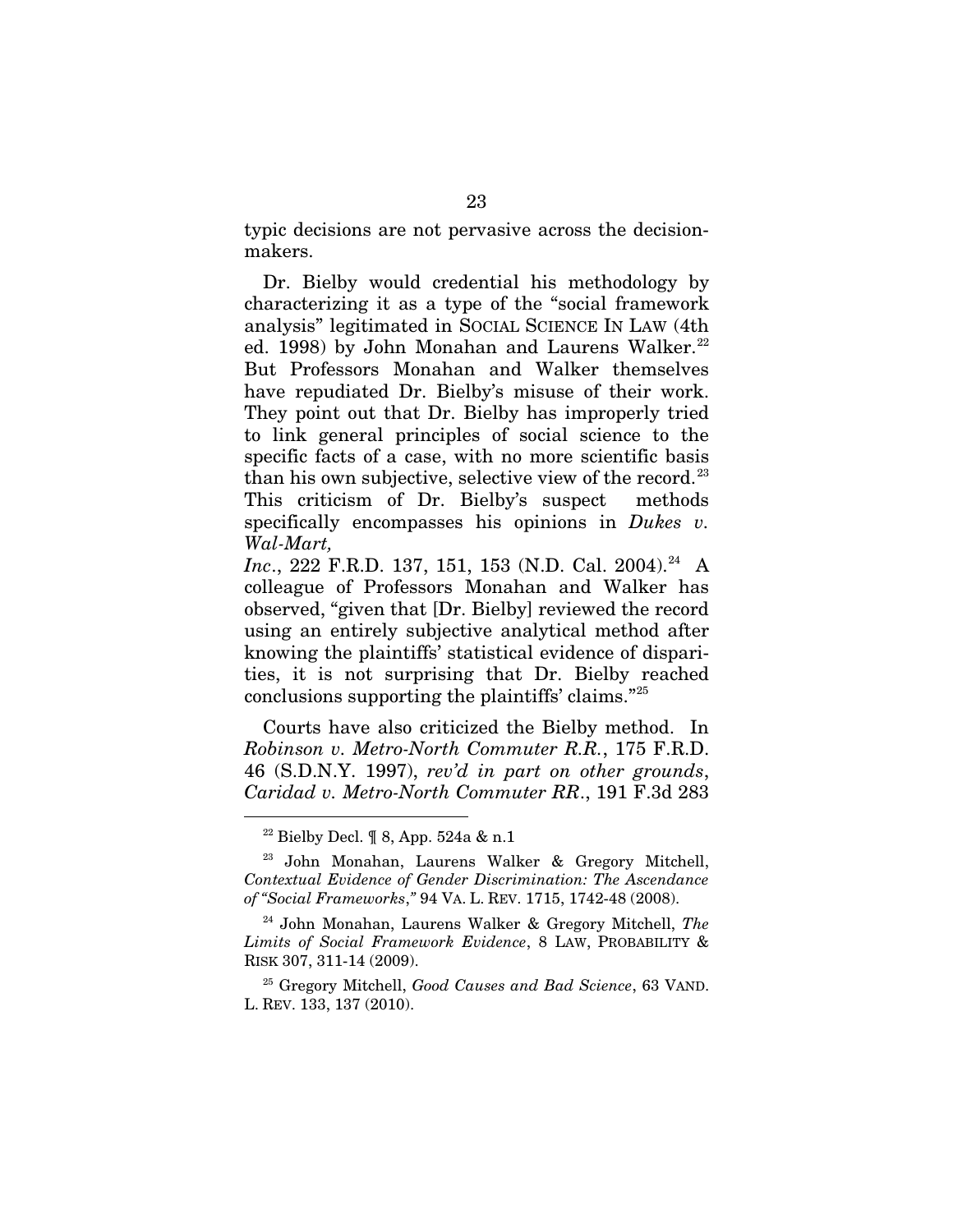(2d Cir. 1999), the district court rejected a Bielby opinion, similar to the opinion offered here, as unscientific conjecture that did not support a Title VII class action:

As for [Dr. Bielby's] sociological opinion, even if one puts aside reservations one might have as to its ultimate admissibility under [*Daubert*], it consists on its face of little more than rank conclusion and gross speculation. For example, the opinion baldly premises that negative stereotypes result in African Americans being considered "inappropriate for higher level jobs" by defendant's managers. Similarly, the opinion simply presumes that [defendant's] personnel and disciplinary systems are inherently subjective and allow managers to materially circumvent policies that would reduce subjectivity and bias. No meaningful weight can reasonably be attributed, even at this stage of the proceedings, to a report so facially suspect.

175 F.R.D. at 48 (internal citations omitted).<sup>[26](#page-32-0)</sup> See *also EEOC v. Wal-Mart Stores, Inc*., 2010 WL 583681, at \*3-4 (E.D. Ky. Feb. 16, 2010) (excluding Dr. Bielby's testimony, which made clear that gender stereotyping does not even necessarily include intentional discrimination).

<span id="page-32-0"></span> <sup>26</sup> When reversing the *Robinson* decision, the Second Circuit did not question the district court's rejection of Dr. Bielby's testimony. *See* 191 F.3d at 287-88. *See also EEOC v. Bloomberg, LLP*, 2010 U.S. Dist. LEXIS 92511 (S.D.N.Y. Aug. 31, 2010) (rejecting "social framework" testimony by Dr. Eugene Borgida because he did not apply his analysis to facts of workplace at issue).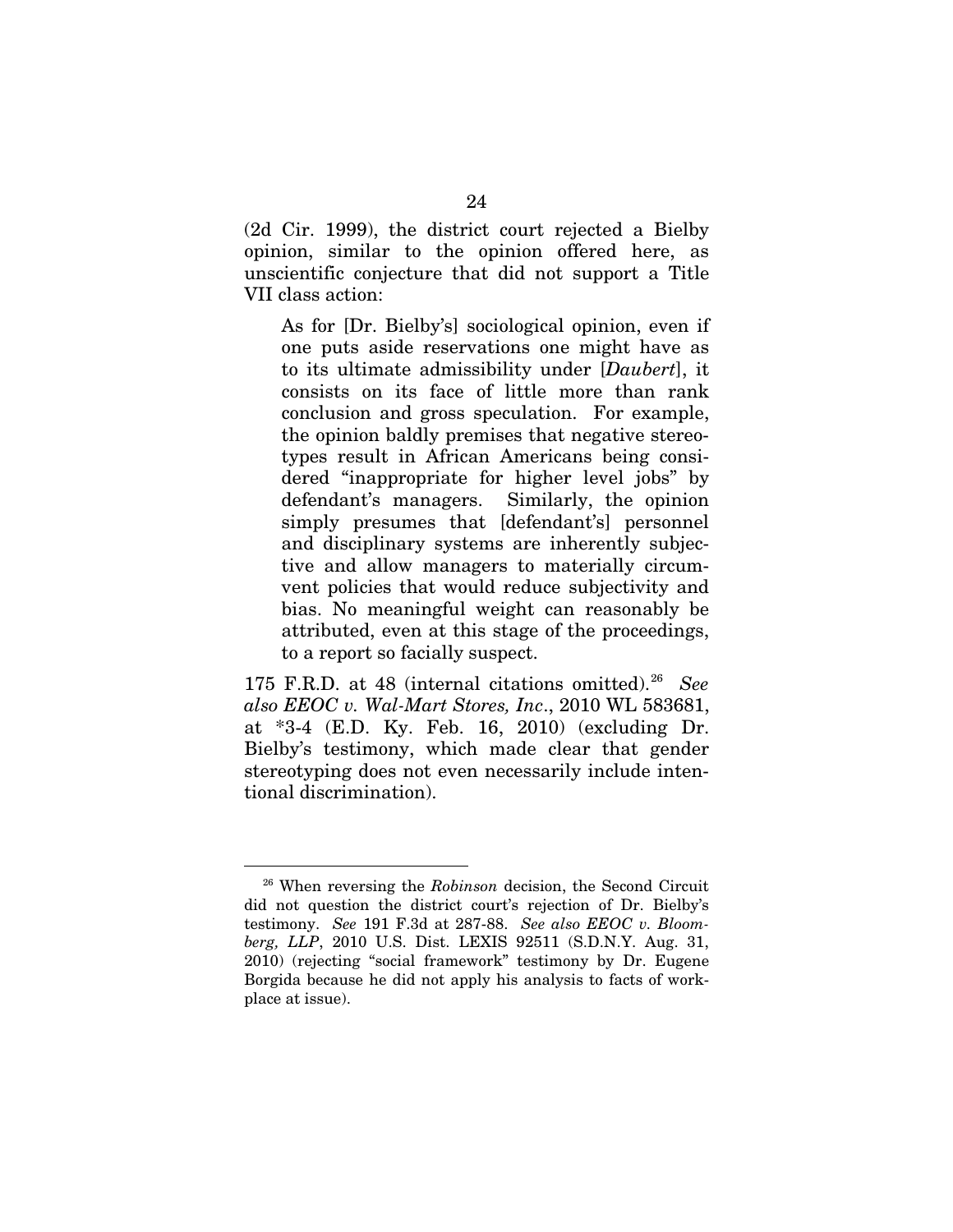Nonetheless, *Dukes*, ignoring the suspect nature of Dr. Bielby's approach, uncritically accepts his description of it as "social framework analysis." 603 F.3d at 601. *Dukes* further errs in stating that this Court "considered similar evidence offered by [an] expert social psychologist" in *Price Waterhouse v. Hopkins*, 490 U.S. 228, 255-56 (1989). 603 F.3d at 602. *Dukes* thus badly misapprehends not only "social framework analysis" but also this Court's opinions in *Price Waterhouse*, none of which endorsed the approach of plaintiffs' expert Dr. Susan Fiske. Justice Brennan, writing for the majority, suggested that the Fiske testimony was "merely icing on [the] cake" for which no expert testimony was required, *id*. at 256. Justice O'Connor, concurring, found the Fiske testimony insufficient standing alone to shift the burden of persuasion, *id*. at 277. Justice Kennedy, in dissent, suggested that the Fiske testimony could have been excluded if the defendant had timely objected to it. *Id.* at 294 n.5. Justice Kennedy explicitly cautioned that "[t]oday's opinions cannot be read as requiring factfinders to credit testimony based on [the expert's] type of analysis." *Id.*

*Dukes,* therefore, in ignoring the point that Dr. Bielby's theory is not "significant proof" that gender disparities resulted from subjectivity and unconscious stereotypes, has failed to insist upon the "rigorous analysis" required. This Court should correct any notion that critically reviewing Dr. Bielby's declaration would have been impermissibly prejudging the merits. Although his dubious use of "social framework analysis" may highlight the need for a *Daubert* inquiry, as the *Dukes* dissent powerfully argues, 603 F.3d at 639 n.15 (Ikuta, J., dissenting), here one need only ask whether Dr. Bielby's prepared testimony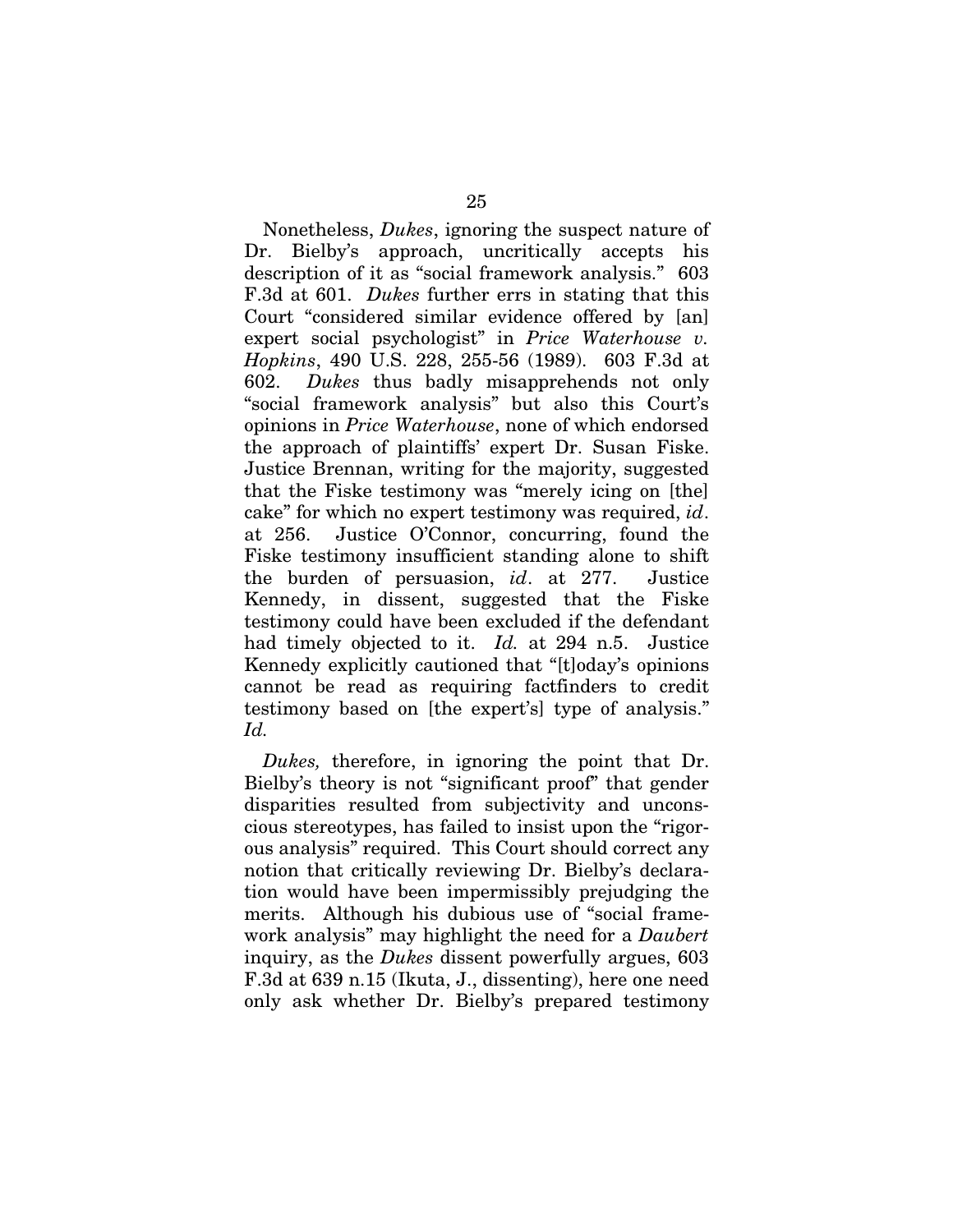furnishes the requisite showing of commonality. Respectfully, it cannot, by its own account.

### **II.** *DUKES* **IMPROPERLY ALLOWS RULE 23(B)(2) CERTIFICATION OF CLAIMS FOR DIVERSE MONEY DAMAGES**

*Dukes* circumvents the language of Rule 23(b)(2), which requires that a defendant's conduct "apply generally to the class, so that final injunctive relief … is appropriate respecting the class as a whole." FED. R. CIV. P. 23(b)(2). As shown above, plaintiffs cannot meet that standard with their aggregated statistics, "benchmark comparisons," and flawed sociological theory of causation. None of this evidence, singly or collectively, shows that the offending conduct individual managerial decisions—produced gender disparities, generally. Wal-Mart's factual evidence to the contrary went unchallenged.

By nonetheless certifying a Rule  $23(b)(2)$  class, *Dukes* allows money damages where plaintiffs have merely alleged but cannot show that stereotypic decisions affected all class members in a similar way. *Dukes* accomplishes this result with a novel interpretation of Rule  $23(b)(2)$ . In repudiating its own previous indefensible Rule 23(b)(2) standard in *Molski v. Gleich*, 318 F.3d 937, 950 (9th Cir. 2003), the Ninth Circuit in *Dukes* has invented one nebulous standard to replace another. The new standard relies on a single sentence in the Advisory Committee Note that Rule 23(b)(2) "does not extend to cases in which the appropriate final relief relates exclusively or predominantly to money damages." 603 F.3d 571 at 615. *Dukes* exegetes that language by arbitrarily selecting one, among many, dictionary definitions of "predominant"—"superior [in] strength, influence, or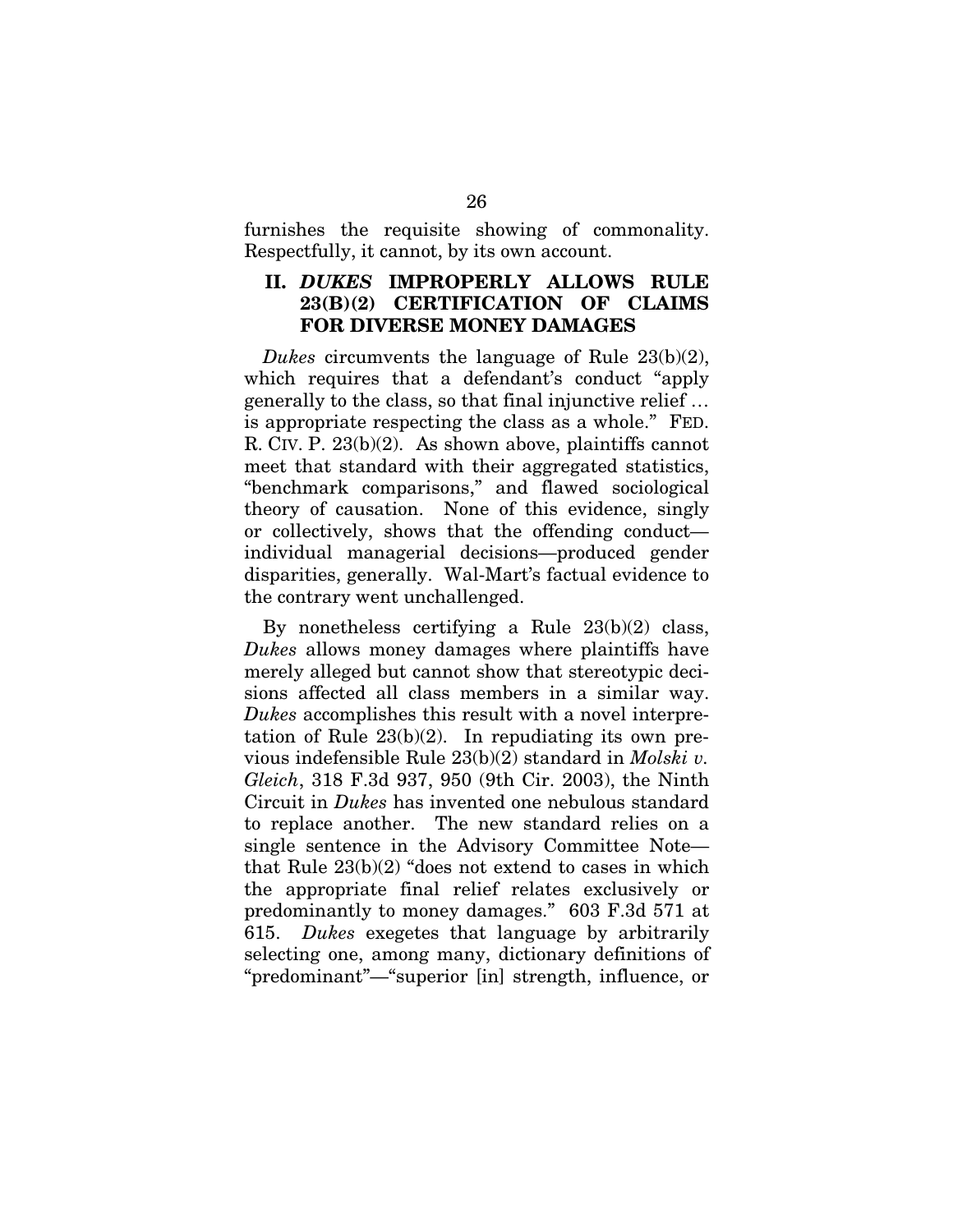authority" (*id*. at 616)—that is simply inapposite in the context of Rule 23(b)(2).

*Dukes* then erects a multi-factor test that conflates the term "predominantly" found in the Advisory Committee Note with the term "predominate" that appears, in a different context, in Rule 23(b)(3). This test invokes a list of vaguely defined, non-exclusive factors that an enterprising plaintiffs' counsel could easily manipulate: "whether the monetary relief sought determines the key procedures that will be used, whether it introduces new and significant legal and factual issues, whether it requires individualized hearings, and whether its size and nature—as measured by recovery per class member—raise particular due process and manageability concerns." *Id.* at 617. *Dukes* avoids any effort to be more definitive, stating that no one factor is determinative, and that the listed factors are not necessarily exclusive. *Id*. at 617, 622.

*Dukes* prefers this ill-defined standard for Rule 23(b)(2) certification to the "incidental damages standard" of *Allison v. Citgo Petroleum Corp*., 151 F.3d 402, 415-16 (5th Cir. 1998), even though most Circuits have adopted the *Allison* test, 603 F.3d at 616 (citations omitted). *Dukes* finds the *Allison* standard too limiting for a plaintiff whose damage claims are more than "incidental" but less than "predominant." *Id*. But the *Dukes* standard has no meaningful limits. Proof of this point is the Ninth Circuit's remarkable conclusion that "the objective effect of the relief sought in [this] litigation"—which includes billions of dollars in heterogeneous damage claims is no impediment to class certification. *Dukes* thus signals that its ill-defined standard could support Rule 23(b)(2) certification of unbounded monetary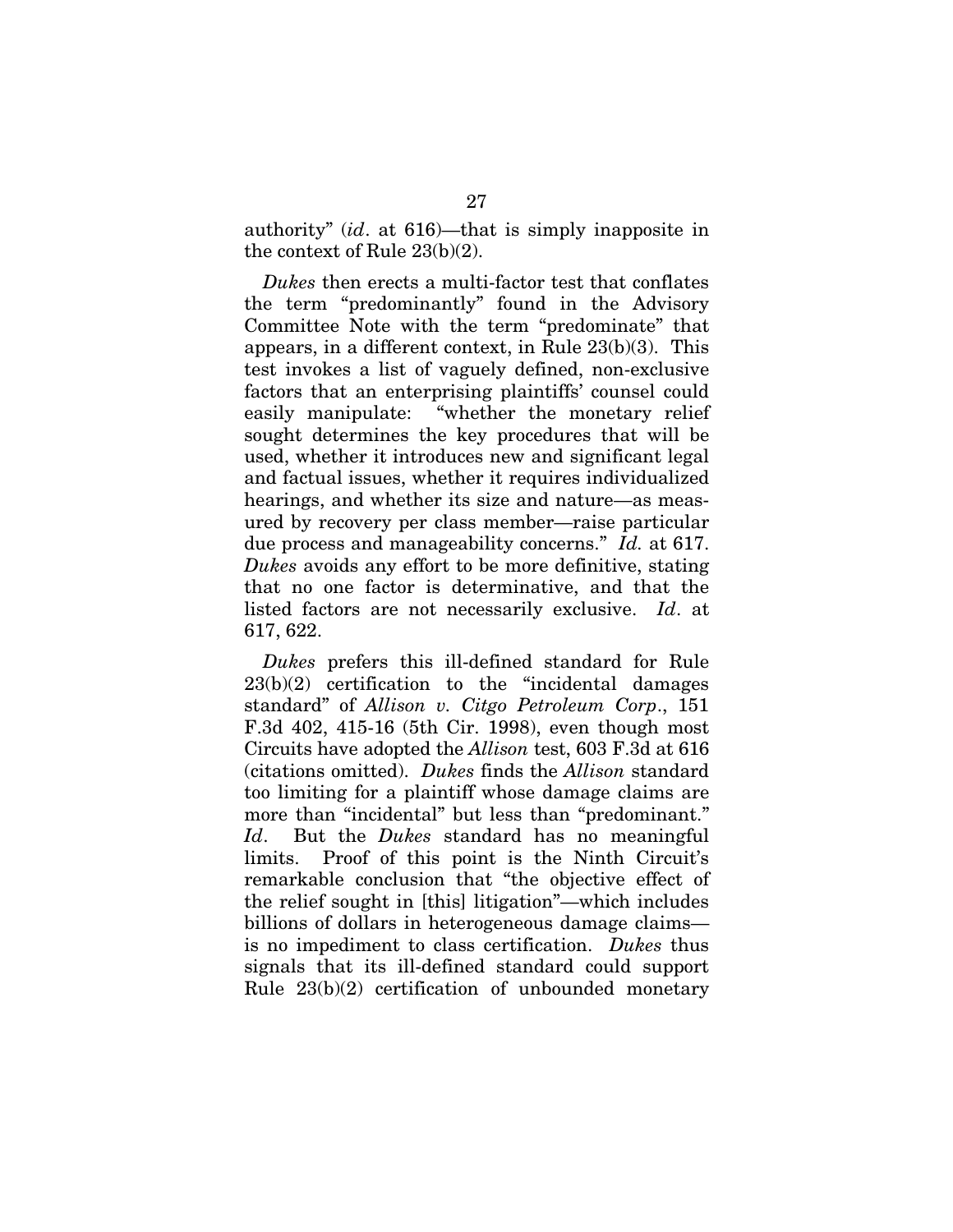claims. A standard this loose would encourage plaintiffs to seek Rule 23(b)(2) certification not only for claims of backpay and punitive damages, but even for inherently individualized claims of emotionaldistress damages. $27$ 

In *Dukes* the backpay claims alone arguably would not pass muster under *Allison'*s "incidental damages" standard, because each class member would have to show she was available and interested in a promotion but failed to receive the promotion because of stereotypic decision-making by individual Wal-Mart managers. *See Int'l Bhd. of Teamsters v. United States*, 431 U.S. 324, 368-71 (1977) (holding that the "known prospect of discriminatory rejection" does not show which non-applicants actually wanted the jobs in question or possessed the requisite qualifications for them). Alternatively, plaintiffs would have been obligated to proceed under Rule 23(b)(3); but *Dukes* allows them to circumvent Rule 23(b)(3) requirements by re-conceptualizing huge "backpay" damages as merely "equitable relief" to fit within the language of Rule 23(b)(2). 603 F.3d at 618.

The proper question, however, is not how to label the monetary relief at issue but rather how the trier of fact would determine the damages for each class member. Where, as here, an award of backpay would depend on individualized proof, *Dukes* is wrong to

<span id="page-36-0"></span> $27$   $E.g.,$   $Ellis, 240$  F.R.D. at 642-43 (finding need for individualized determination no impediment to Rule 23(b)(2) monetary damage claims, including claims for punitive damages and emotional distress); *see also Hnot v. Willis Grp. Holdings Ltd*., 241 F.R.D. 204, 212 (S.D.N.Y. 2007) (concluding that Rule 23(b)(2) "only require[s] that the Court find that, if plaintiffs succeed at trial, they 'will be entitled to the injunctive and declaratory relief that they seek' ").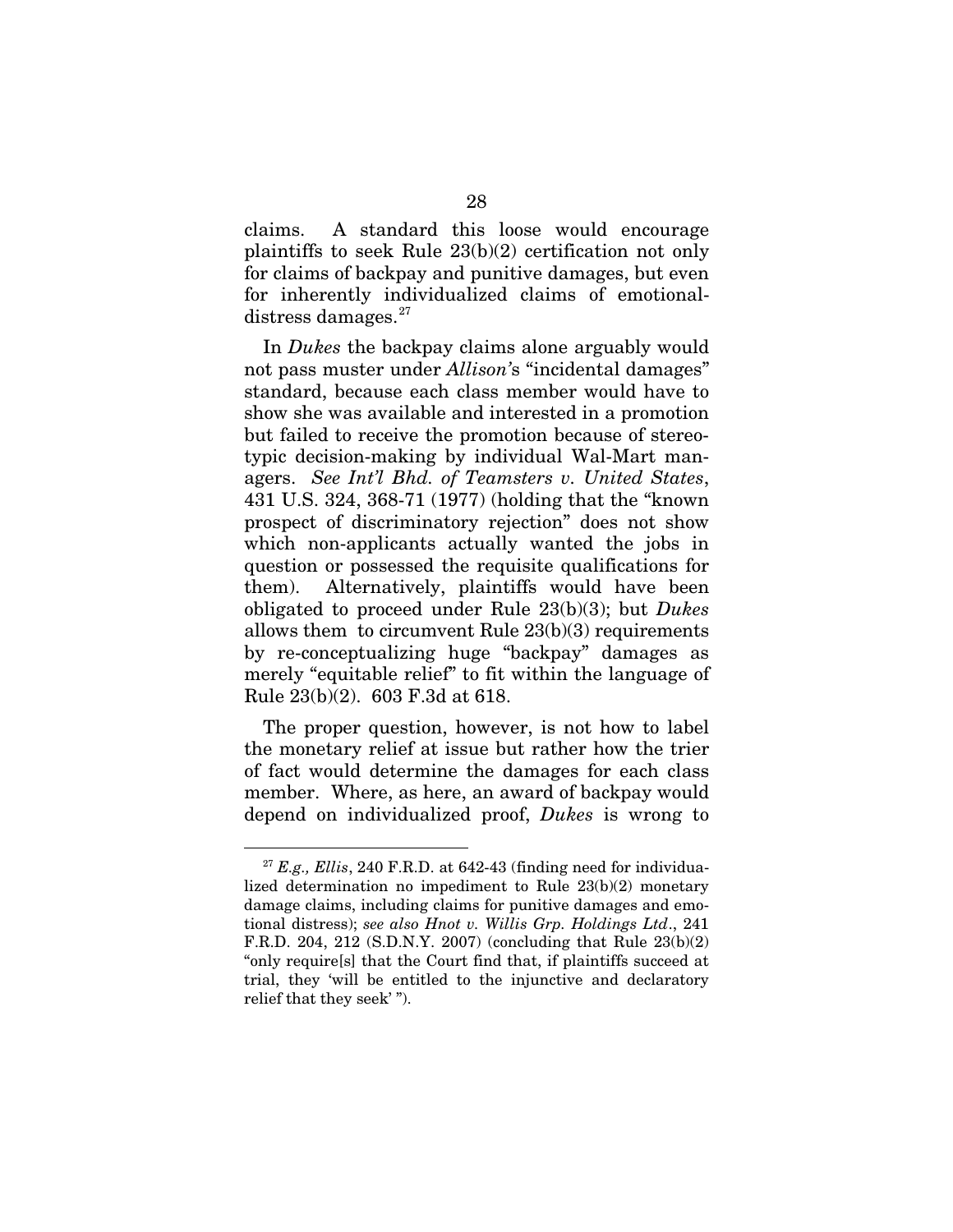deem that form of monetary relief, categorically, as "fully consistent with the certification of a Rule 23(b)(2) class action." *Id*. at 619.

It is even more apparent that individual proof would be needed for punitive damages—available only when the employer acted "with malice or with reckless indifference to federally protected rights of an aggrieved individual," 42 U.S.C.  $\S$  1981a(b)(1)because the harm alleged does not affect all class members in a similar way. *See McLaughlin v. Am. Tobacco Co*., 522 F.3d 215, 231-32 (2d Cir. 2008). Plaintiffs' theory of causation—that individual managers are "vulnerable" to *unconscious* gender-based stereotypic decisions—is itself inconsistent with a uniform showing of malice or reckless indifference to individual rights. Although *Dukes* expresses its own misgivings as to the propriety of certifying a punitivedamages class, because punitive damages introduce new and substantial factual issues and manageability concerns, 603 F.3d at 621-22, *Dukes* errs in concluding that these punitive-damages issues do not require individual determination in a Rule 23 context.

The class certification of heterogeneous damages claims under Rule 23(b)(2) thus allows class treatment for a mandatory, non-opt-out class that might never have met the requirements—and protections of Rule 23(b)(3). Whereas the cohesiveness of a mandatory, non-opt-out class should be greater under Rule 23(b)(2) than Rule 23(b)(3), *Dukes* countenances a *lesser* threshold for a Rule 23(b)(2) class while allowing plaintiffs to evade Rule 23(b)(3) requirements altogether. If Rule 23(b)(2) certification were appropriate despite the diverse circumstances present here, then it would be difficult to imagine a case where